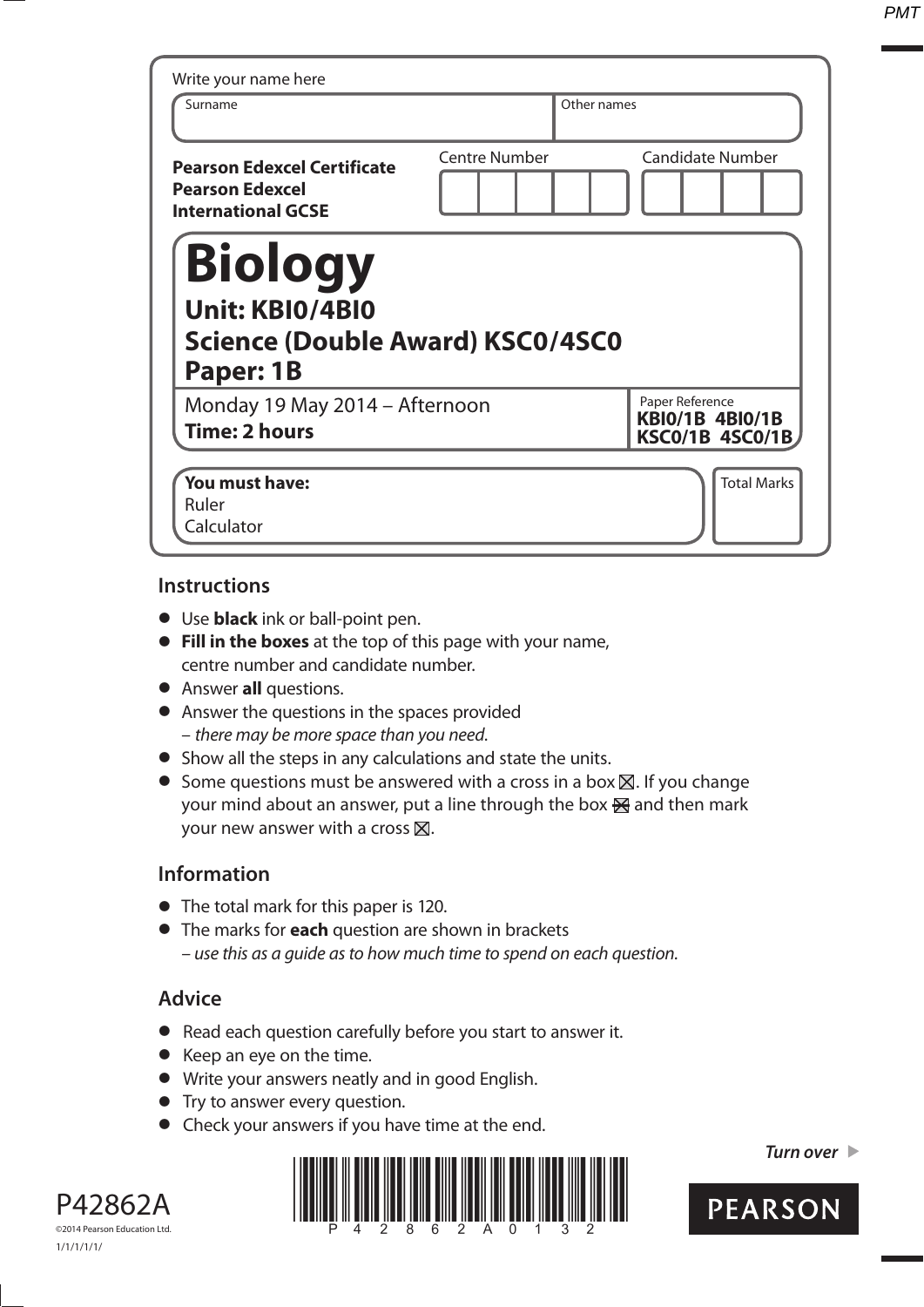## **Answer ALL questions.**

**1** (a) The table contains names and descriptions of processes involved in the digestive system.

Complete the table by filling in the missing names and descriptions.

**(5)**

| <b>Name of process</b> | <b>Description of process</b>                                     |
|------------------------|-------------------------------------------------------------------|
|                        | food enters the mouth                                             |
| digestion              |                                                                   |
|                        | small food molecules move from the small intestine into the blood |
|                        | small food molecules are used to build large molecules            |
| egestion               |                                                                   |

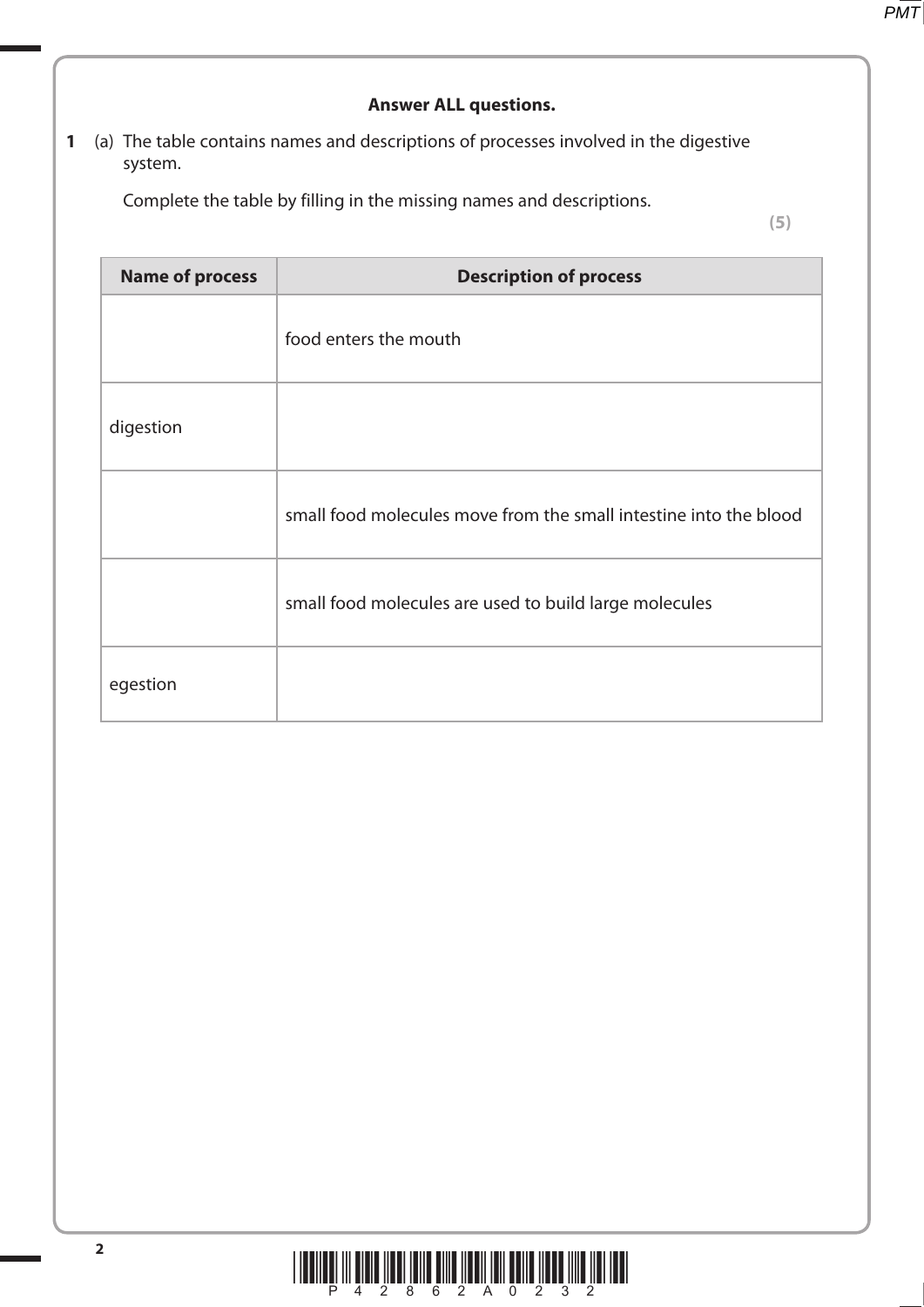|                                                                     | (b) Describe the process of digestion in the mouth.                                                                      | (3)                               |
|---------------------------------------------------------------------|--------------------------------------------------------------------------------------------------------------------------|-----------------------------------|
| shows the results.<br><b>Sample</b>                                 | (c) A student carried out some food tests on two samples of food, A and B. The table<br><b>Reagent used in food test</b> | <b>Colour seen after adding</b>   |
| A                                                                   | iodine solution                                                                                                          | the reagent<br>blue black         |
| B                                                                   | Benedict's                                                                                                               | brick red                         |
| Do you agree with this conclusion?<br>Give reasons for your answer. |                                                                                                                          | (2)                               |
|                                                                     |                                                                                                                          | (Total for Question 1 = 10 marks) |
|                                                                     |                                                                                                                          | Turn over $\blacktriangleright$   |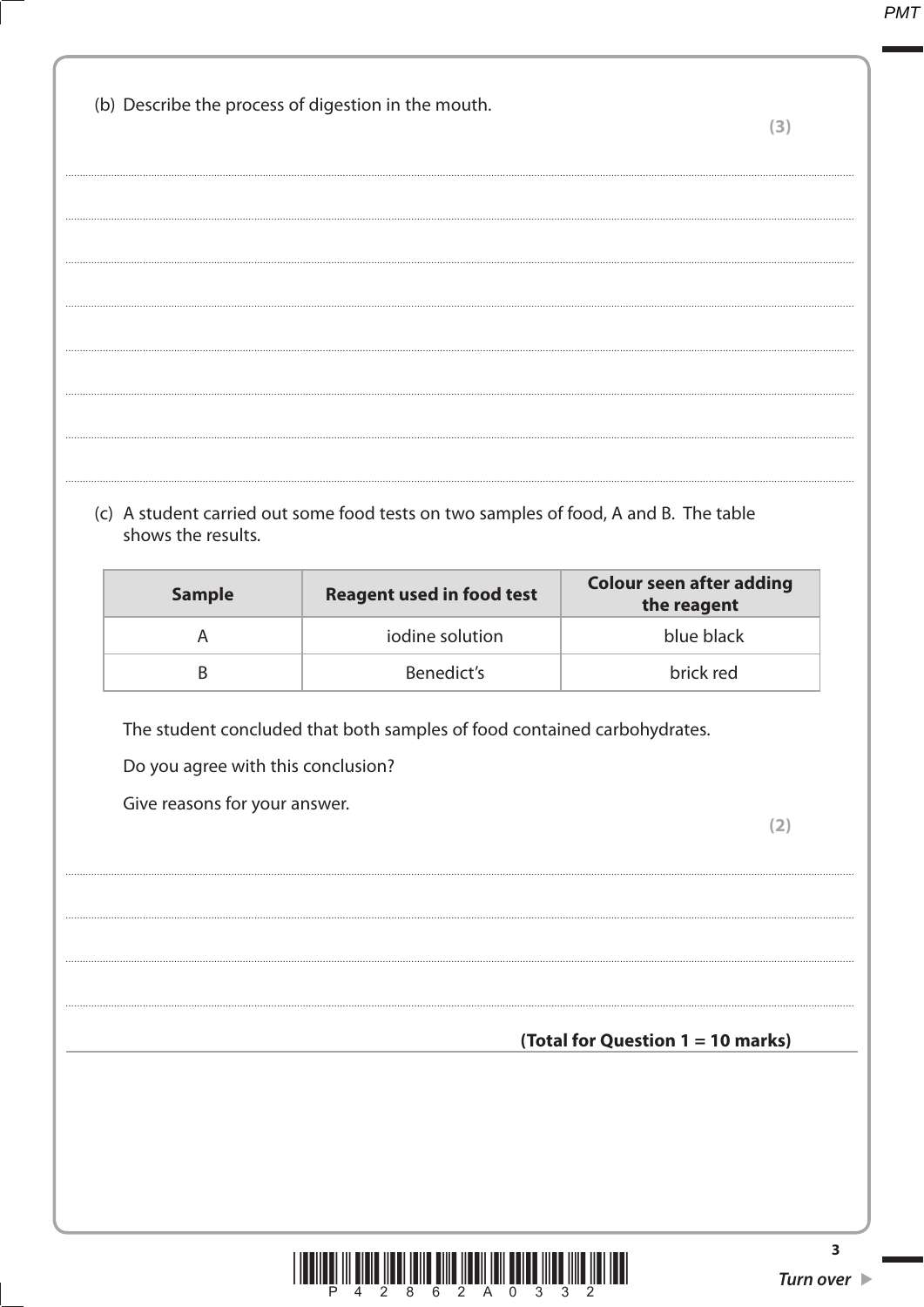| <b>Cause of death</b> | <b>Total number of deaths</b>                                                                                              | <b>Number of these deaths caused</b><br>by smoking |     |
|-----------------------|----------------------------------------------------------------------------------------------------------------------------|----------------------------------------------------|-----|
| cancer                | 66 000                                                                                                                     | 38 000                                             |     |
| lung diseases         | 46 000                                                                                                                     | 22 000                                             |     |
| circulatory diseases  | 138 000                                                                                                                    | 20 000                                             |     |
|                       | (a) (i) What is the total number of deaths caused by all three diseases?                                                   |                                                    | (1) |
|                       | (ii) Calculate the percentage of the total number of deaths that are caused by smoking.                                    |                                                    |     |
| Show your working.    |                                                                                                                            |                                                    | (2) |
|                       |                                                                                                                            | percentage                                         |     |
|                       | (b) Chemicals in cigarette smoke cause mutations in cells which can lead to cancer.<br>What is meant by the term mutation? |                                                    | (2) |
|                       |                                                                                                                            |                                                    |     |
|                       |                                                                                                                            |                                                    |     |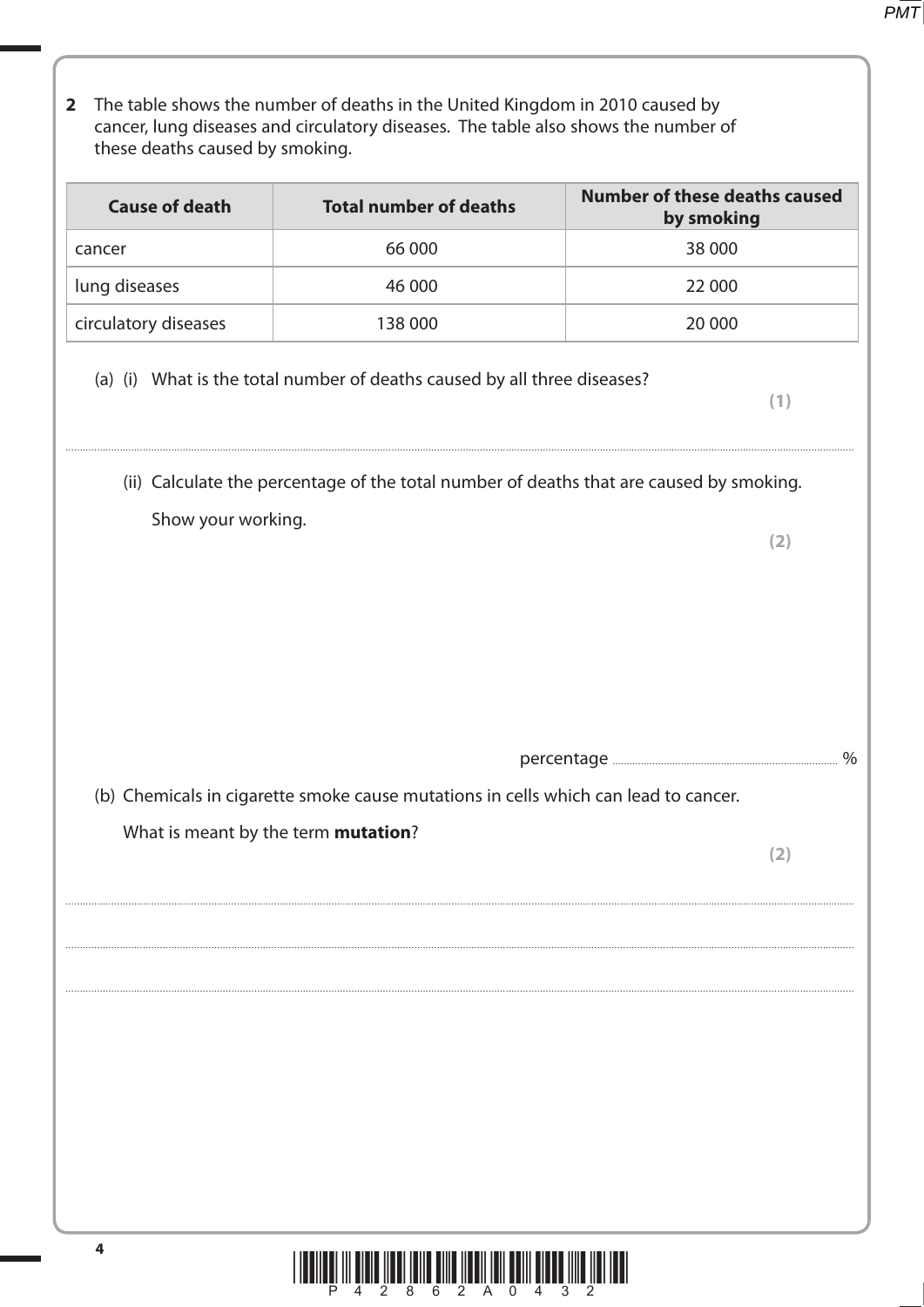

4 2 8 6 2 A 0 5 3

P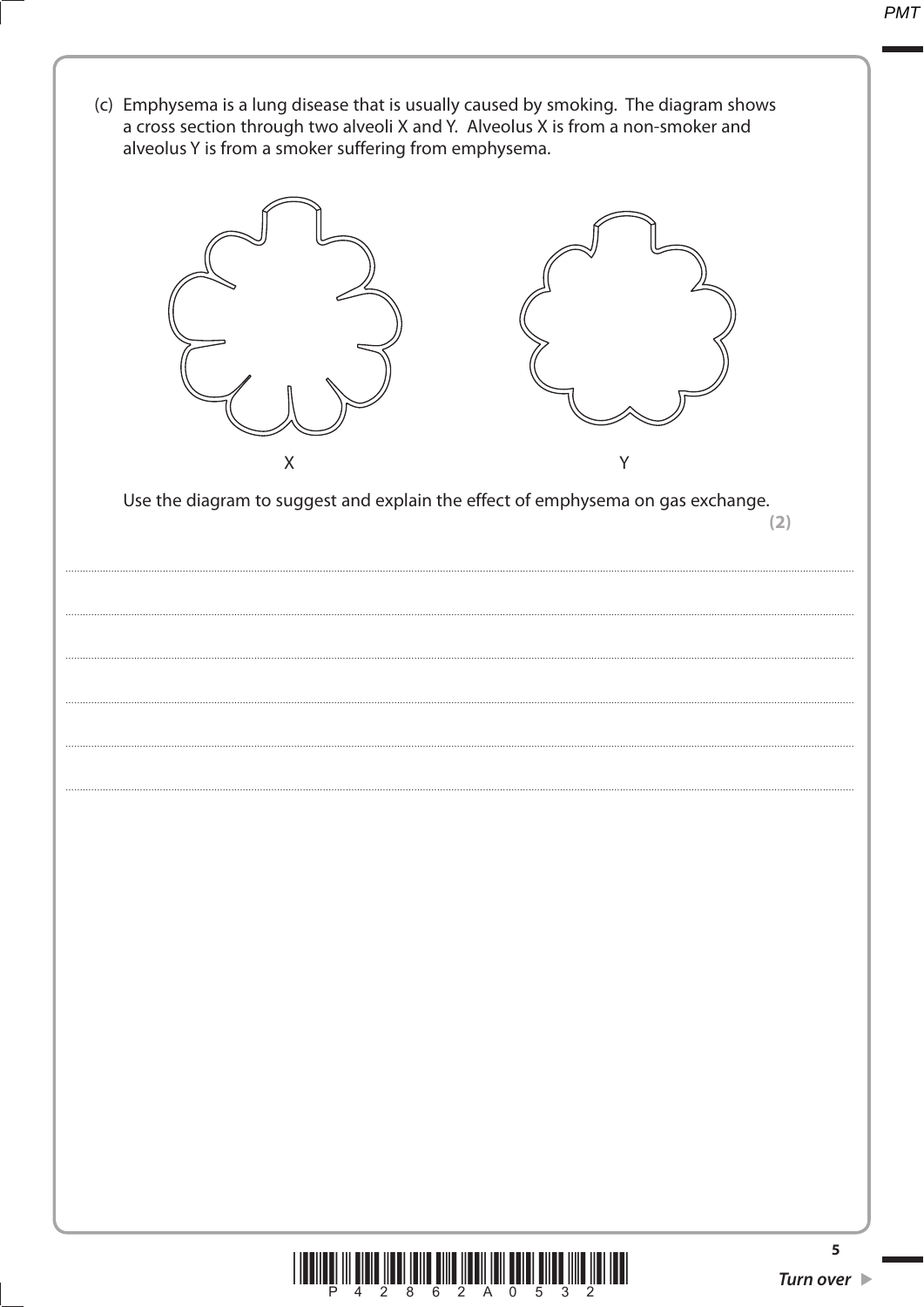| (d) Smoking can increase the risk of developing coronary heart disease.<br>Explain how coronary heart disease can cause death. |  |  |                                   |     |
|--------------------------------------------------------------------------------------------------------------------------------|--|--|-----------------------------------|-----|
|                                                                                                                                |  |  |                                   | (5) |
|                                                                                                                                |  |  |                                   |     |
|                                                                                                                                |  |  |                                   |     |
|                                                                                                                                |  |  |                                   |     |
|                                                                                                                                |  |  |                                   |     |
|                                                                                                                                |  |  |                                   |     |
|                                                                                                                                |  |  |                                   |     |
|                                                                                                                                |  |  |                                   |     |
|                                                                                                                                |  |  |                                   |     |
|                                                                                                                                |  |  |                                   |     |
|                                                                                                                                |  |  |                                   |     |
|                                                                                                                                |  |  |                                   |     |
|                                                                                                                                |  |  |                                   |     |
|                                                                                                                                |  |  |                                   |     |
|                                                                                                                                |  |  |                                   |     |
|                                                                                                                                |  |  |                                   |     |
|                                                                                                                                |  |  |                                   |     |
|                                                                                                                                |  |  |                                   |     |
|                                                                                                                                |  |  | (Total for Question 2 = 12 marks) |     |
|                                                                                                                                |  |  |                                   |     |
|                                                                                                                                |  |  |                                   |     |
|                                                                                                                                |  |  |                                   |     |
|                                                                                                                                |  |  |                                   |     |
|                                                                                                                                |  |  |                                   |     |
|                                                                                                                                |  |  |                                   |     |
|                                                                                                                                |  |  |                                   |     |
|                                                                                                                                |  |  |                                   |     |
|                                                                                                                                |  |  |                                   |     |
|                                                                                                                                |  |  |                                   |     |
|                                                                                                                                |  |  |                                   |     |
|                                                                                                                                |  |  |                                   |     |
|                                                                                                                                |  |  |                                   |     |
|                                                                                                                                |  |  |                                   |     |
|                                                                                                                                |  |  |                                   |     |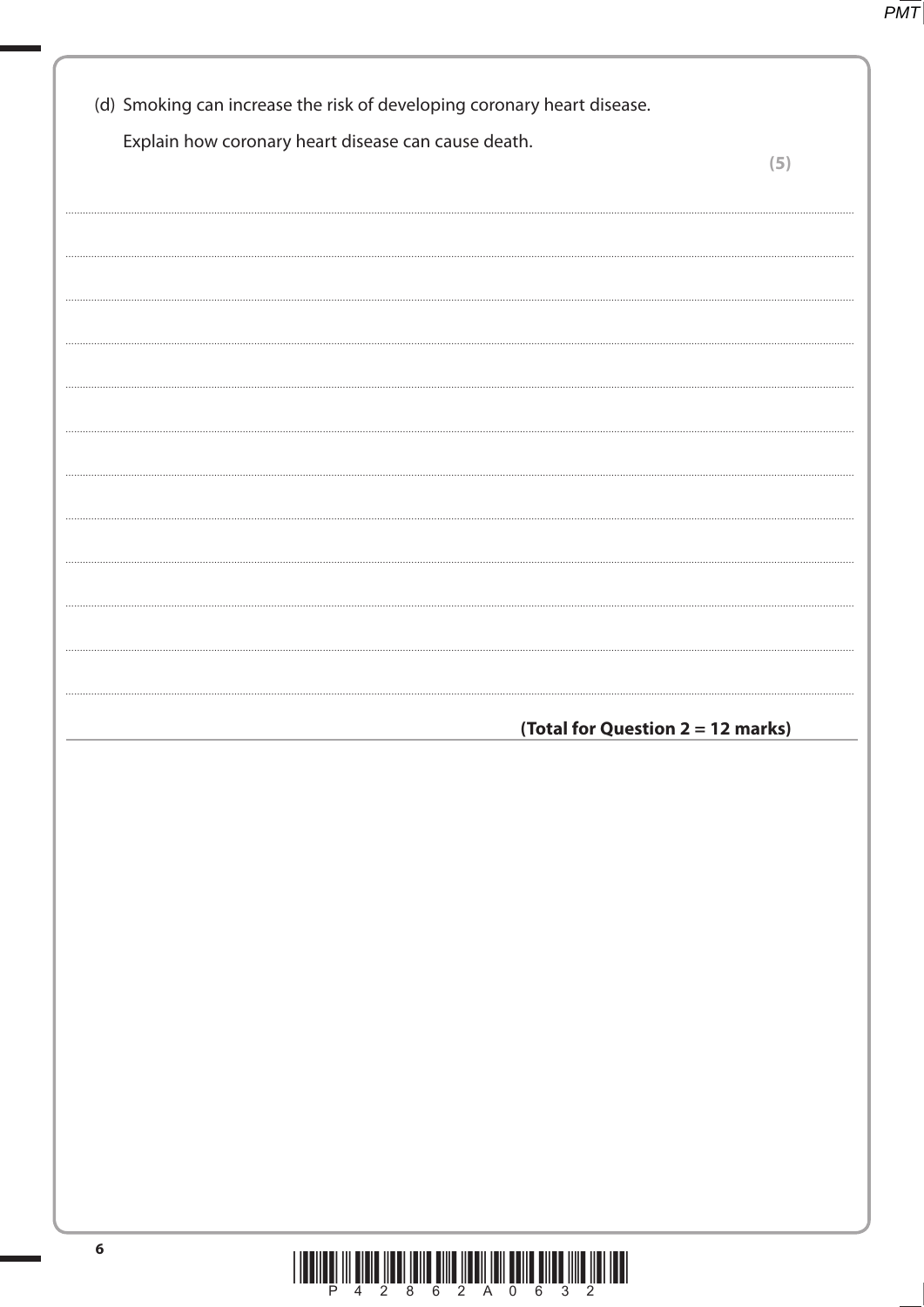$\frac{1}{2}$   $\frac{1}{2}$   $\frac{1}{8}$   $\frac{1}{6}$   $\frac{1}{2}$   $\frac{1}{4}$   $\frac{1}{2}$   $\frac{1}{8}$   $\frac{1}{6}$   $\frac{1}{2}$   $\frac{1}{4}$   $\frac{1}{2}$   $\frac{1}{8}$   $\frac{1}{6}$   $\frac{1}{2}$   $\frac{1}{4}$   $\frac{1}{2}$   $\frac{1}{8}$   $\frac{1}{6}$   $\frac{1}{2}$   $\frac{1}{4}$   $\frac{1}{2}$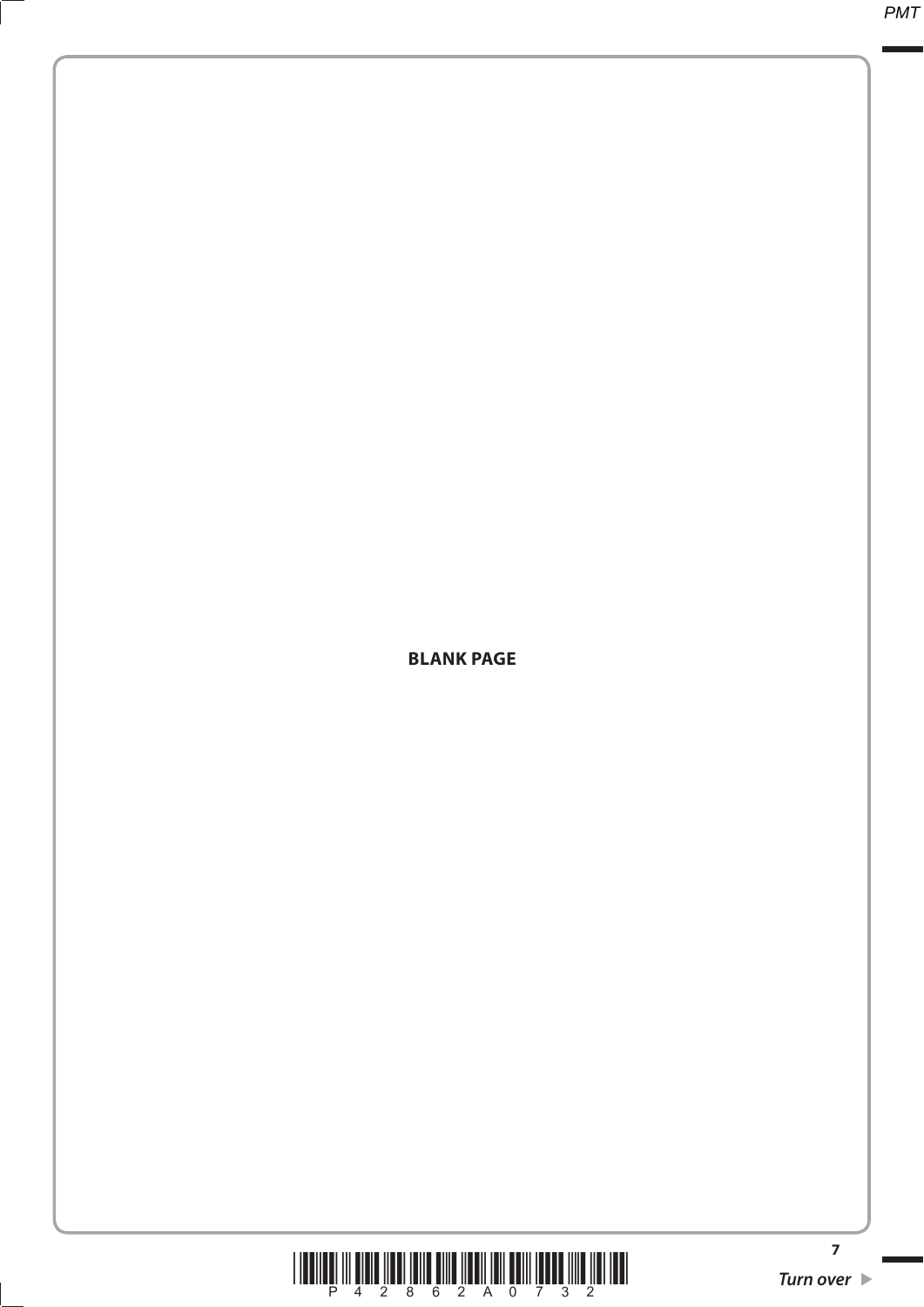3 The table shows the area of land used, in hectares, to grow tea plants at different altitudes (height above sea level) in Sri Lanka between the years 1990-2000.

|      | Area of land used in hectares |                           |                 |              |
|------|-------------------------------|---------------------------|-----------------|--------------|
| Year | <b>High</b><br>altitude       | <b>Medium</b><br>altitude | Low<br>altitude | <b>Total</b> |
| 1990 | 73 138                        | 83 2 23                   | 65 397          | 221 758      |
| 1992 | 74 141                        | 85 510                    | 62 185          | 221836       |
| 1994 | 51 443                        | 56 155                    | 79 711          | 187 309      |
| 1996 | 52 2 7 2                      | 56 863                    | 79836           | 188 971      |
| 1998 | 51 444                        | 58 155                    | 79711           | 189 310      |
| 2000 | 52 2 7 2                      | 56863                     | 79836           | 188 971      |

(a) Describe the changes that have taken place in the area of land used to grow tea plants between 1990 and 2000.

 $(3)$ 

(b) (i) An area of land at high altitude is cooler than an area of land at low altitude.

Suggest and explain how this difference in temperature might affect the growth of tea plants.

 $(2)$ 

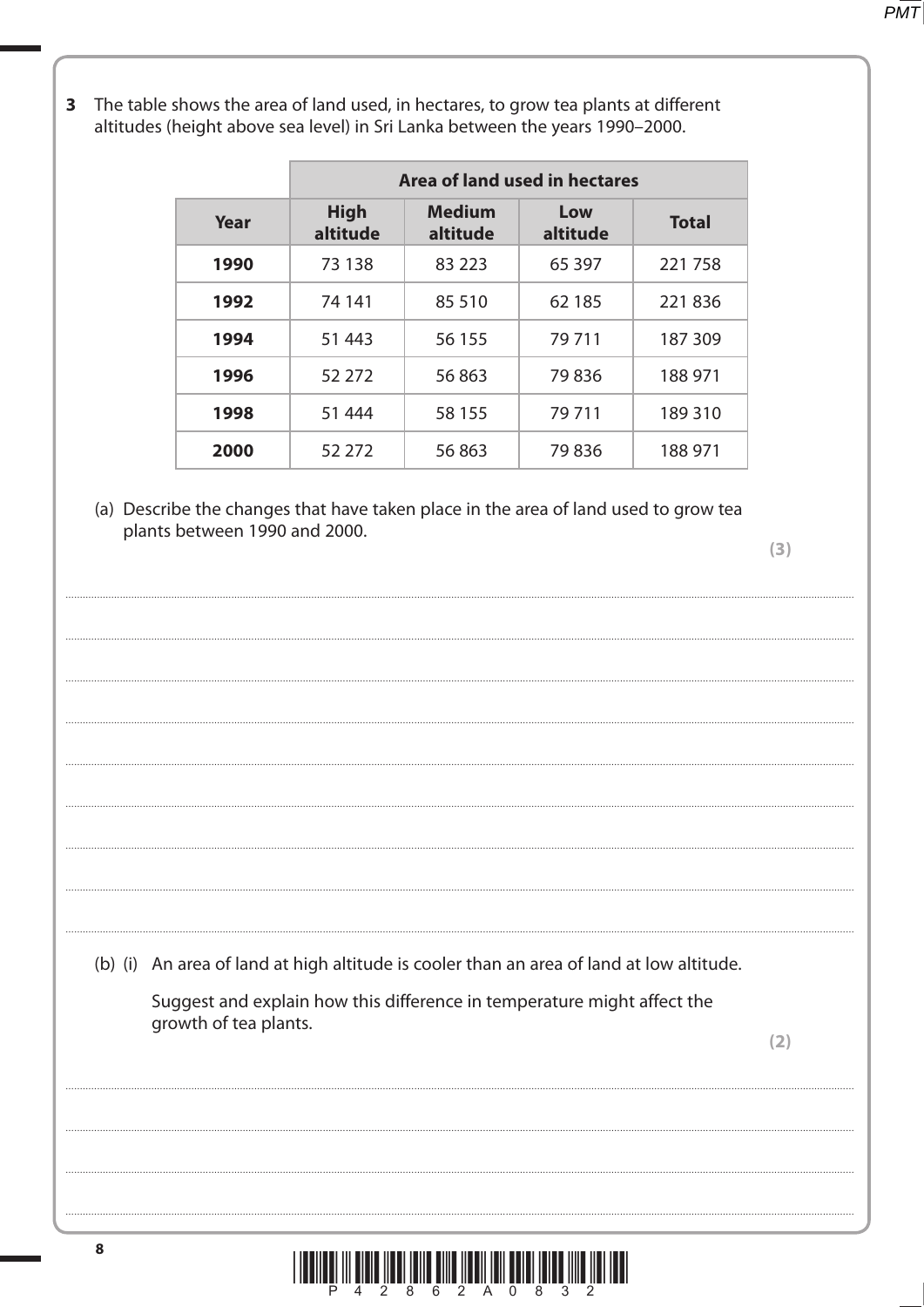| (ii) Give two factors, other than temperature, that could affect the growth of tea plants.                                       | (2) |
|----------------------------------------------------------------------------------------------------------------------------------|-----|
|                                                                                                                                  |     |
| (c) Describe how the tea grower could use a quadrat to estimate the total mass of tea<br>plants growing in a large area of land. |     |
|                                                                                                                                  | (3) |
|                                                                                                                                  |     |
|                                                                                                                                  |     |
|                                                                                                                                  |     |
|                                                                                                                                  |     |
|                                                                                                                                  |     |
| (Total for Question 3 = 10 marks)                                                                                                |     |
|                                                                                                                                  |     |
|                                                                                                                                  |     |
|                                                                                                                                  |     |
|                                                                                                                                  |     |
|                                                                                                                                  |     |
|                                                                                                                                  |     |
|                                                                                                                                  |     |
|                                                                                                                                  |     |
|                                                                                                                                  |     |
|                                                                                                                                  | 9   |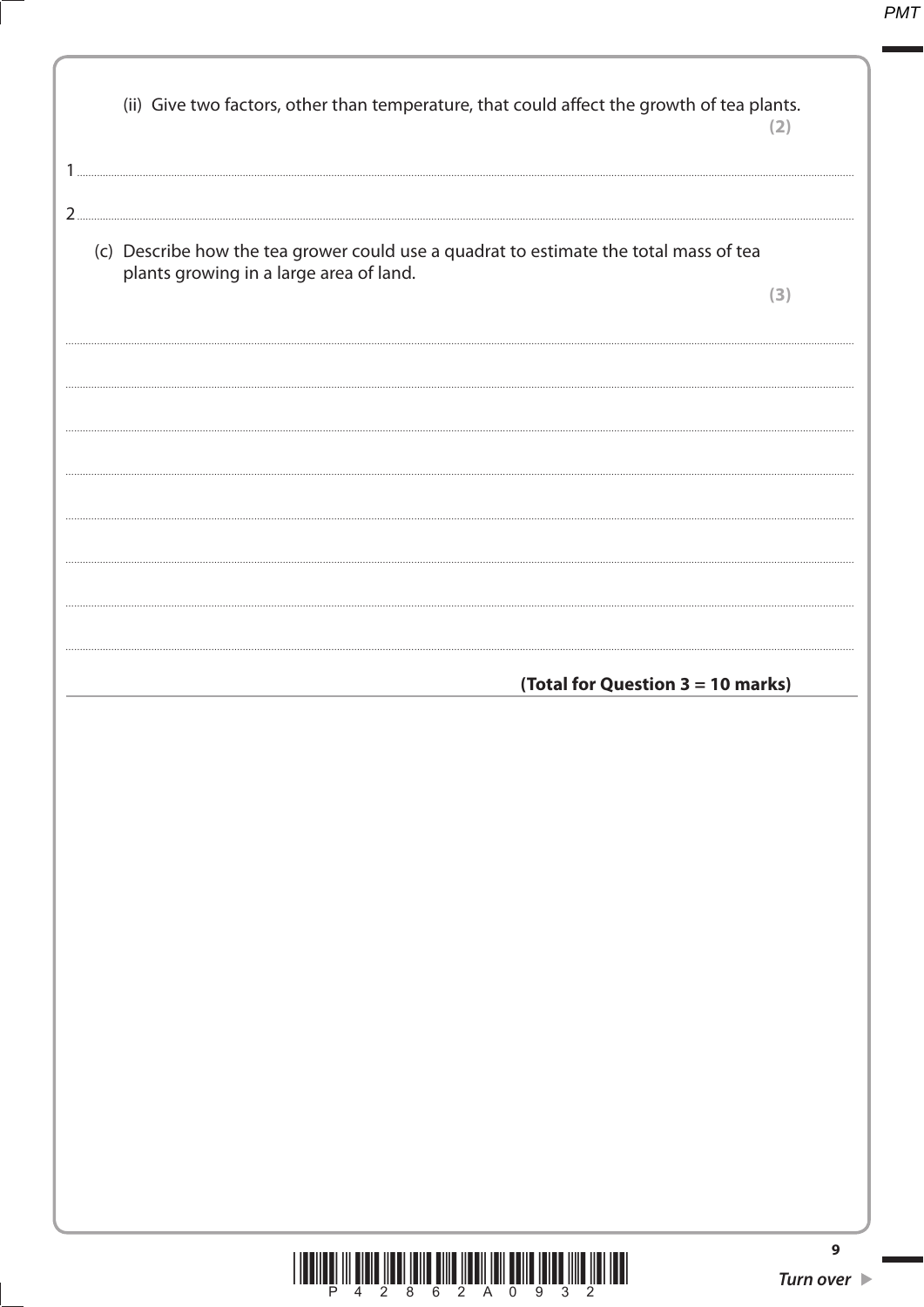

 (a) The table lists three events that take place in the cloning process that produced Dolly the sheep.

 Complete the table by giving the number of the stage when each event takes place.

**(3)**

| <b>Event</b>                                 | <b>Stage number</b> |
|----------------------------------------------|---------------------|
| cell division produces an embryo             |                     |
| an embryo is put into a surrogate mother     |                     |
| an egg cell is collected from a female sheep |                     |

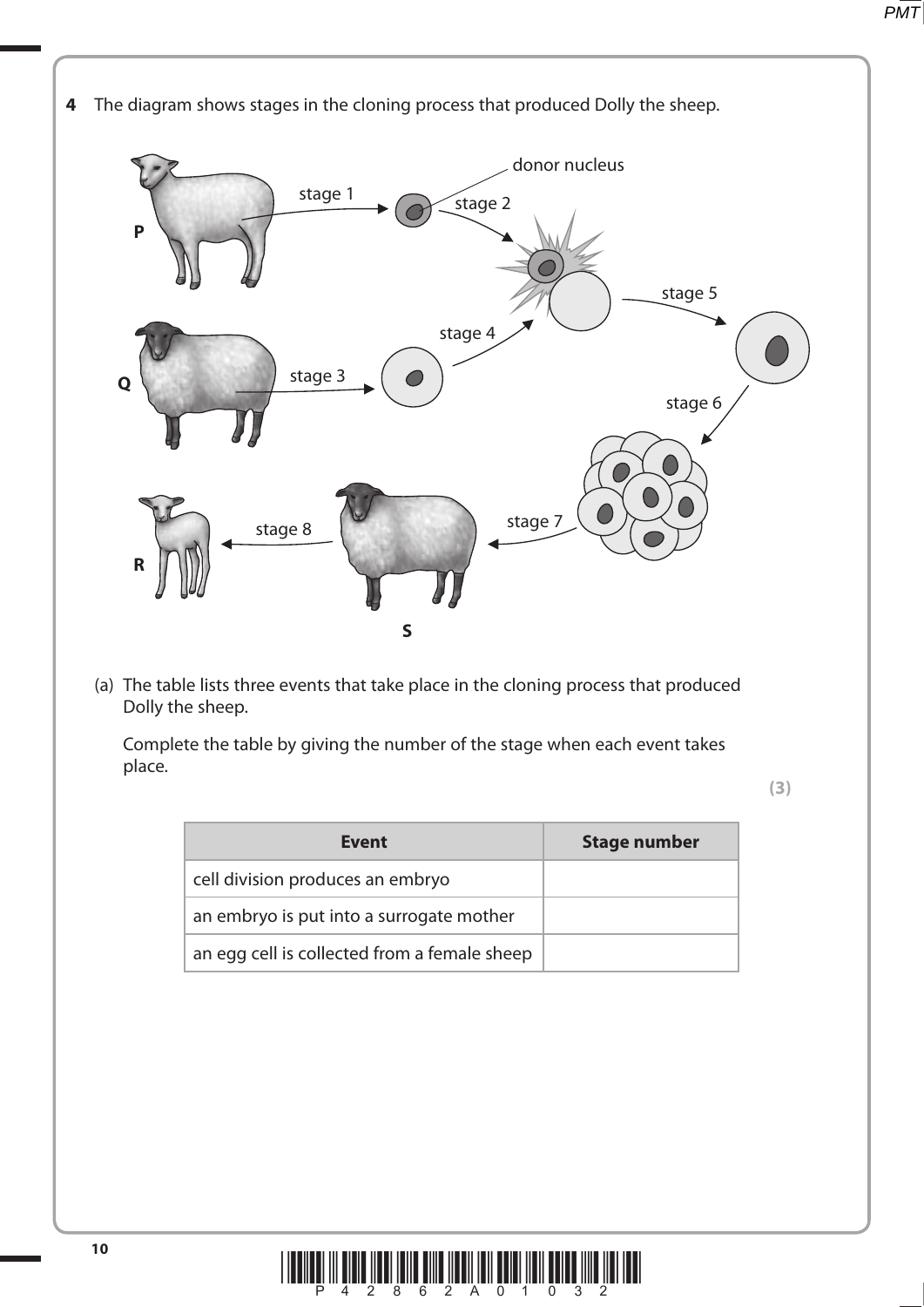|                          | (Total for Question 4 = 5 marks)           |     |
|--------------------------|--------------------------------------------|-----|
| $\times$                 | $D$ $P$ and $R$                            |     |
| $\times$<br>$\times$     | $\mathbf{B}$ P and Q<br>$C$ P and S        |     |
| $\times$                 | $A$ P, Q, R and S                          |     |
|                          | (c) Which sheep are genetically identical? | (1) |
| $\times$                 | D S                                        |     |
| $\times$                 | $C$ R                                      |     |
| $\times$<br>$\mathbf{B}$ | Q                                          |     |
| <b>AP</b>                |                                            |     |
|                          |                                            | (1) |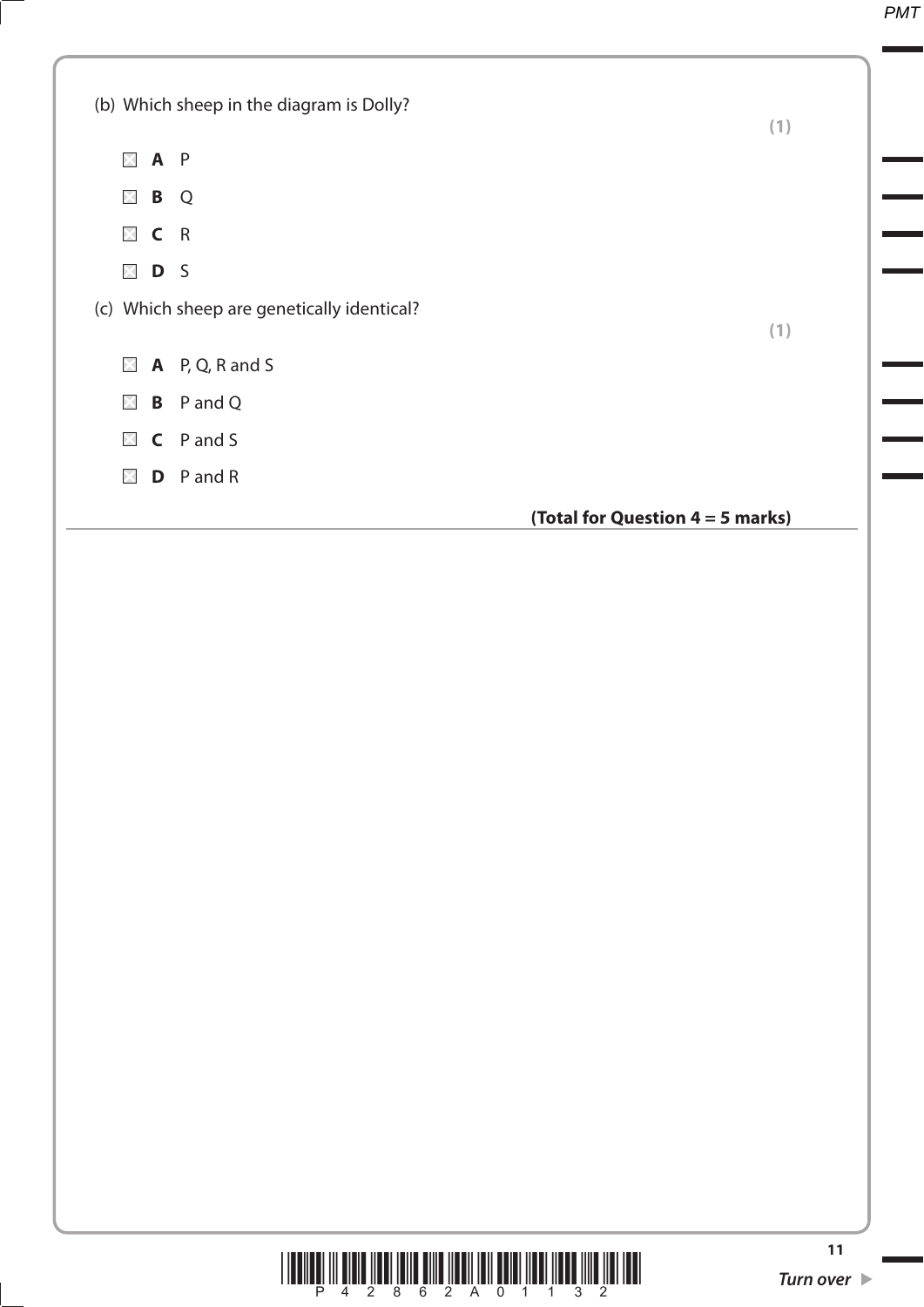**5** Scientists investigated the effect of altitude (height above sea level) on the mass of haemoglobin found in human blood. Blood samples were taken from humans living at different altitudes. The results are shown in the table.

| <b>Altitude</b><br>in metres | <b>Average mass of haemoglobin</b><br>in grams per litre |
|------------------------------|----------------------------------------------------------|
| ∩                            | 121                                                      |
| 500                          | 121                                                      |
| 1000                         | 121                                                      |
| 1500                         | 125                                                      |
| 2000                         | 128                                                      |
| 2500                         | 133                                                      |
| 3000                         | 140                                                      |

 (a) (i) Plot a graph on the grid to show how the average mass of haemoglobin changes with altitude. Use a ruler to join the points with straight lines.

**(5)**



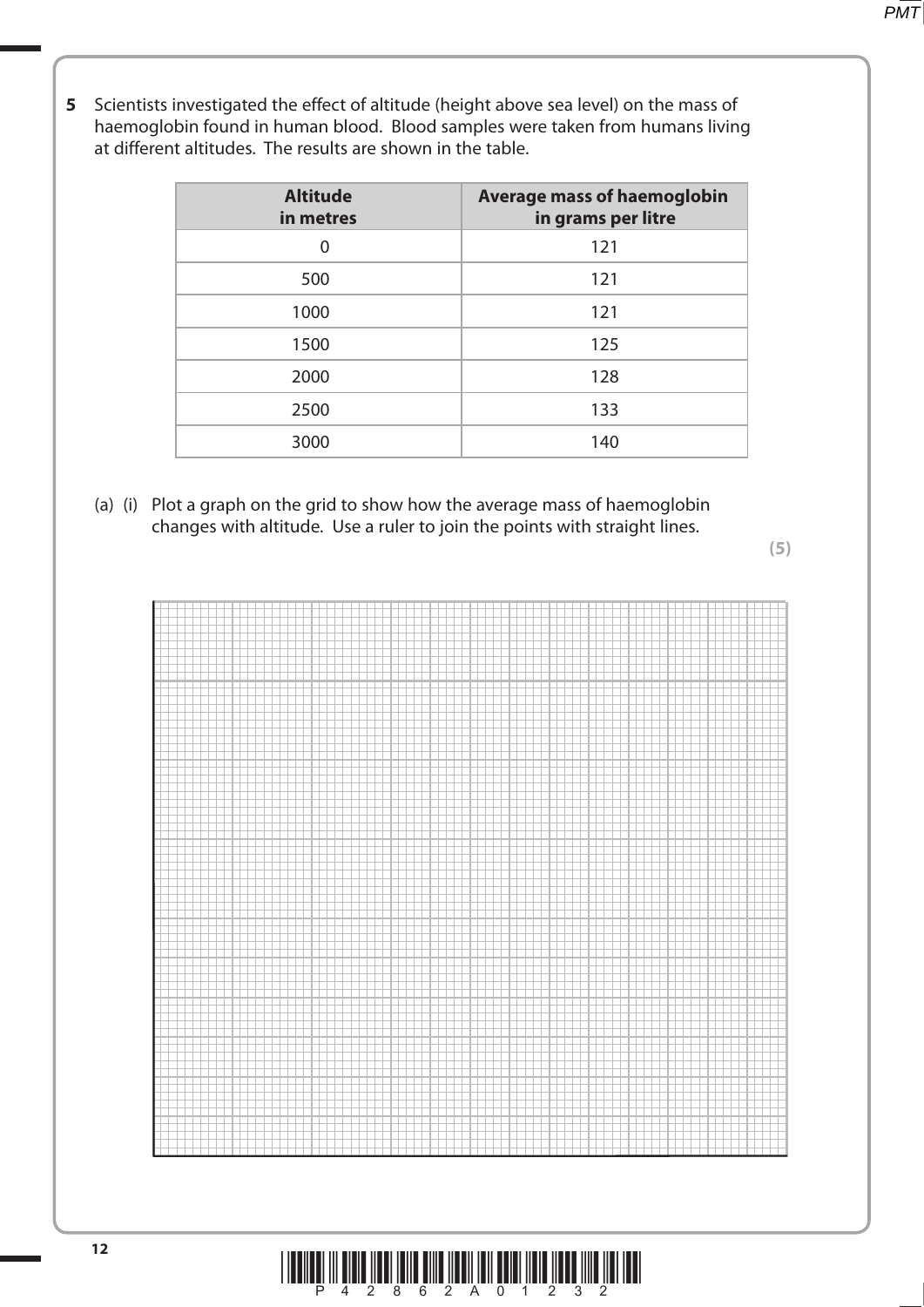(ii) Use the graph to describe how altitude affects the mass of haemoglobin in human blood.  $(2)$ (iii) Suggest why a long distance athlete who trains at high altitude may have a better chance of winning than a long distance athlete who trains at sea level.  $(3)$  $13$ 

P 4 2 8 6 2 A 0 1 3 3 2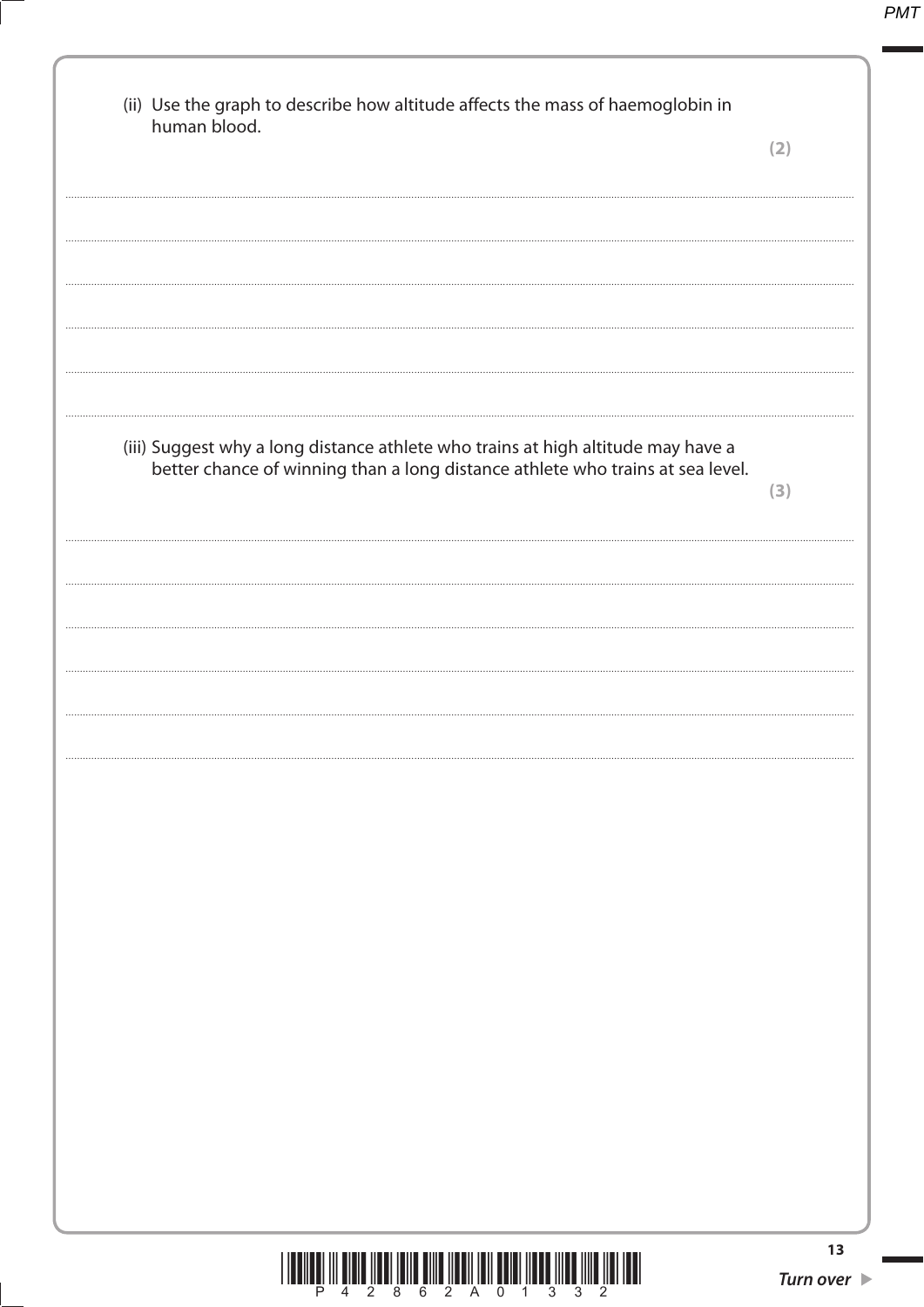|                | (b) Scientists obtain blood samples from an athlete's vein. To do this they use a<br>sterile needle attached to a syringe.<br>(i) Suggest two reasons why scientists obtain blood samples from a vein rather<br>than from an artery. | (2) |
|----------------|--------------------------------------------------------------------------------------------------------------------------------------------------------------------------------------------------------------------------------------|-----|
| 2 <sub>1</sub> | (ii) Suggest one reason why the scientists could not obtain a blood sample from<br>a capillary.                                                                                                                                      | (1) |
|                | (iii) Suggest why the needle used to obtain a blood sample needs to be sterile.                                                                                                                                                      | (2) |
|                | (Total for Question 5 = 15 marks)                                                                                                                                                                                                    |     |
|                |                                                                                                                                                                                                                                      |     |
|                |                                                                                                                                                                                                                                      |     |
|                |                                                                                                                                                                                                                                      |     |
| 14             |                                                                                                                                                                                                                                      |     |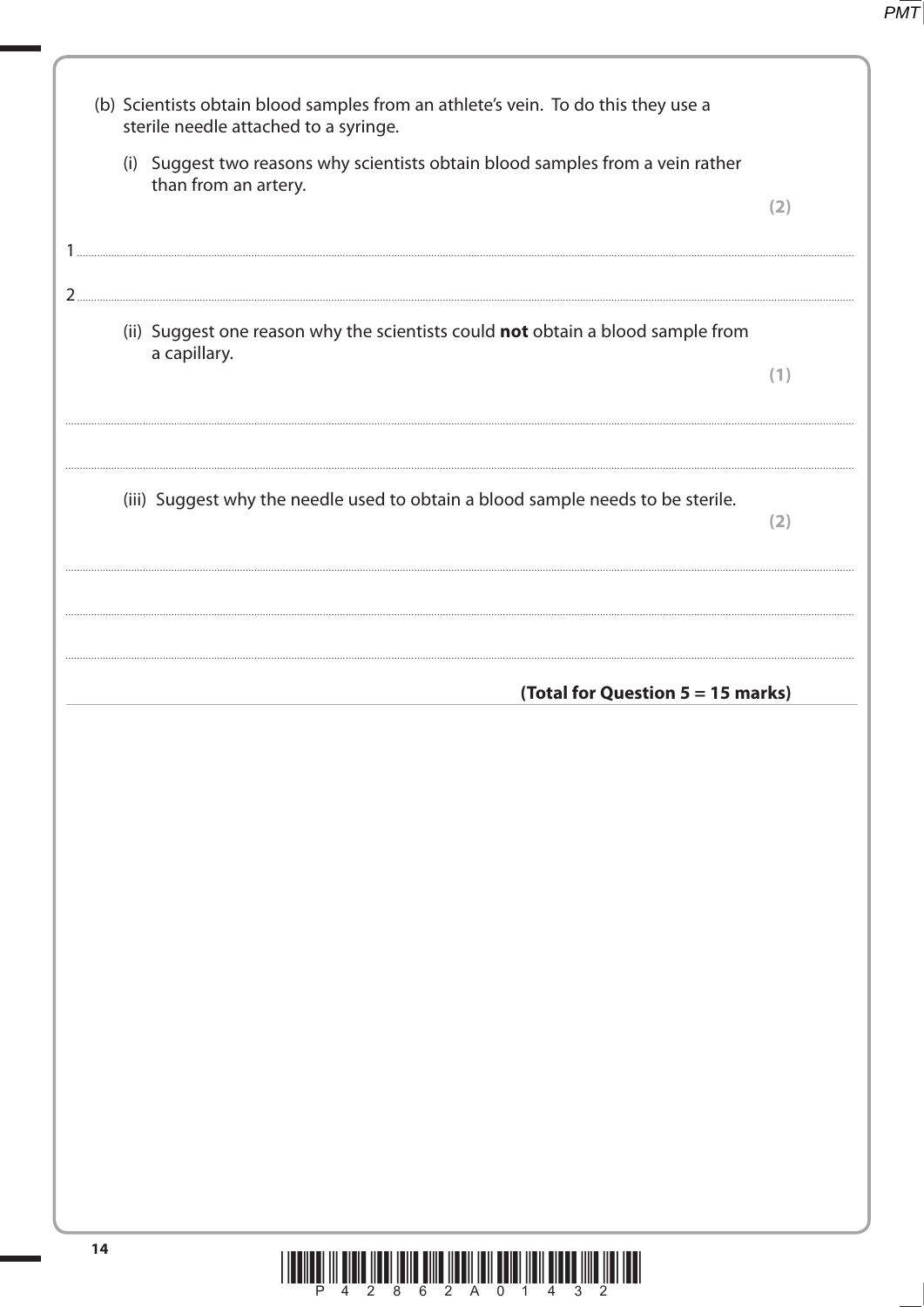

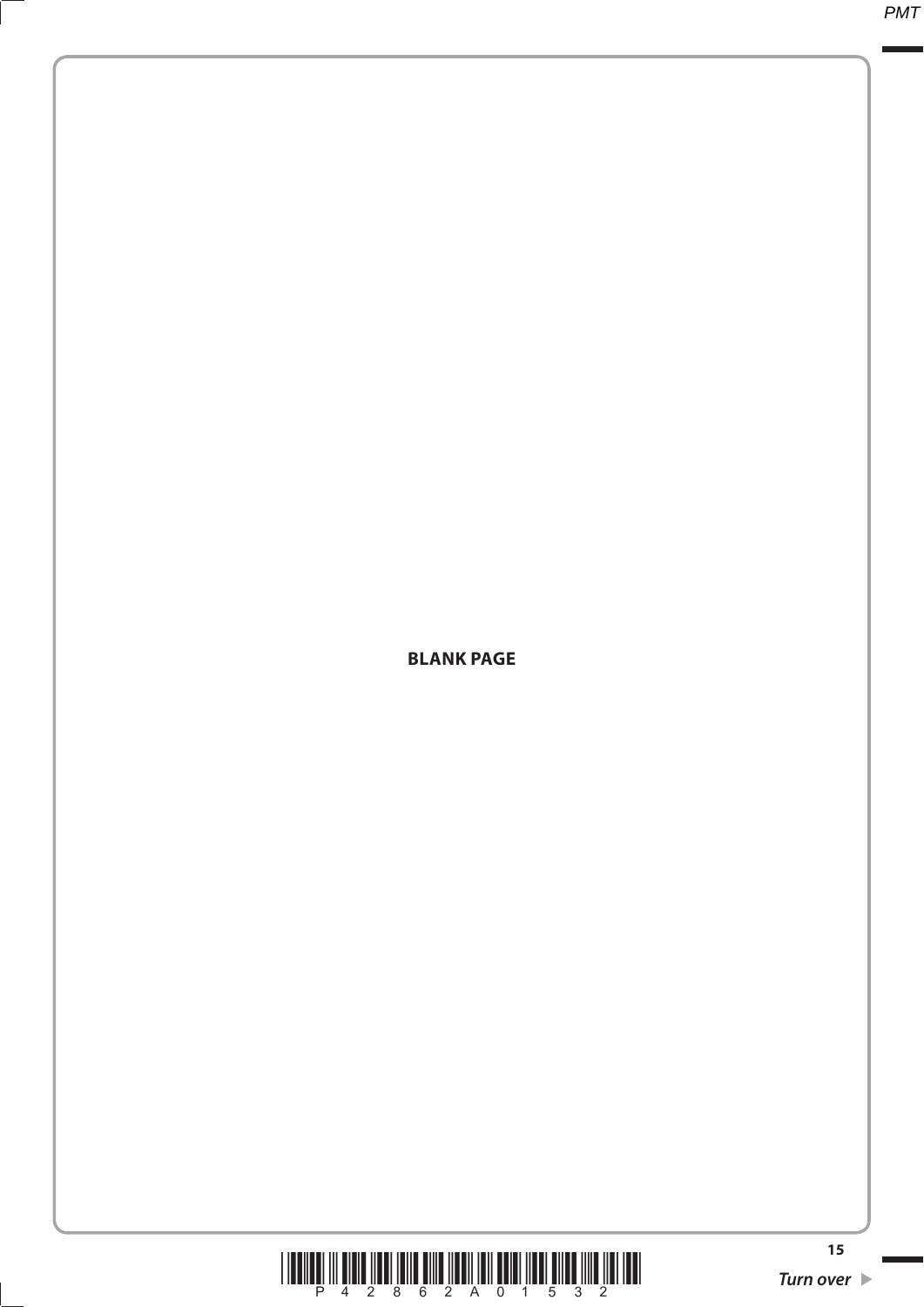

**(2)**

| <b>Person</b> | Genotype |
|---------------|----------|
|               |          |
|               |          |

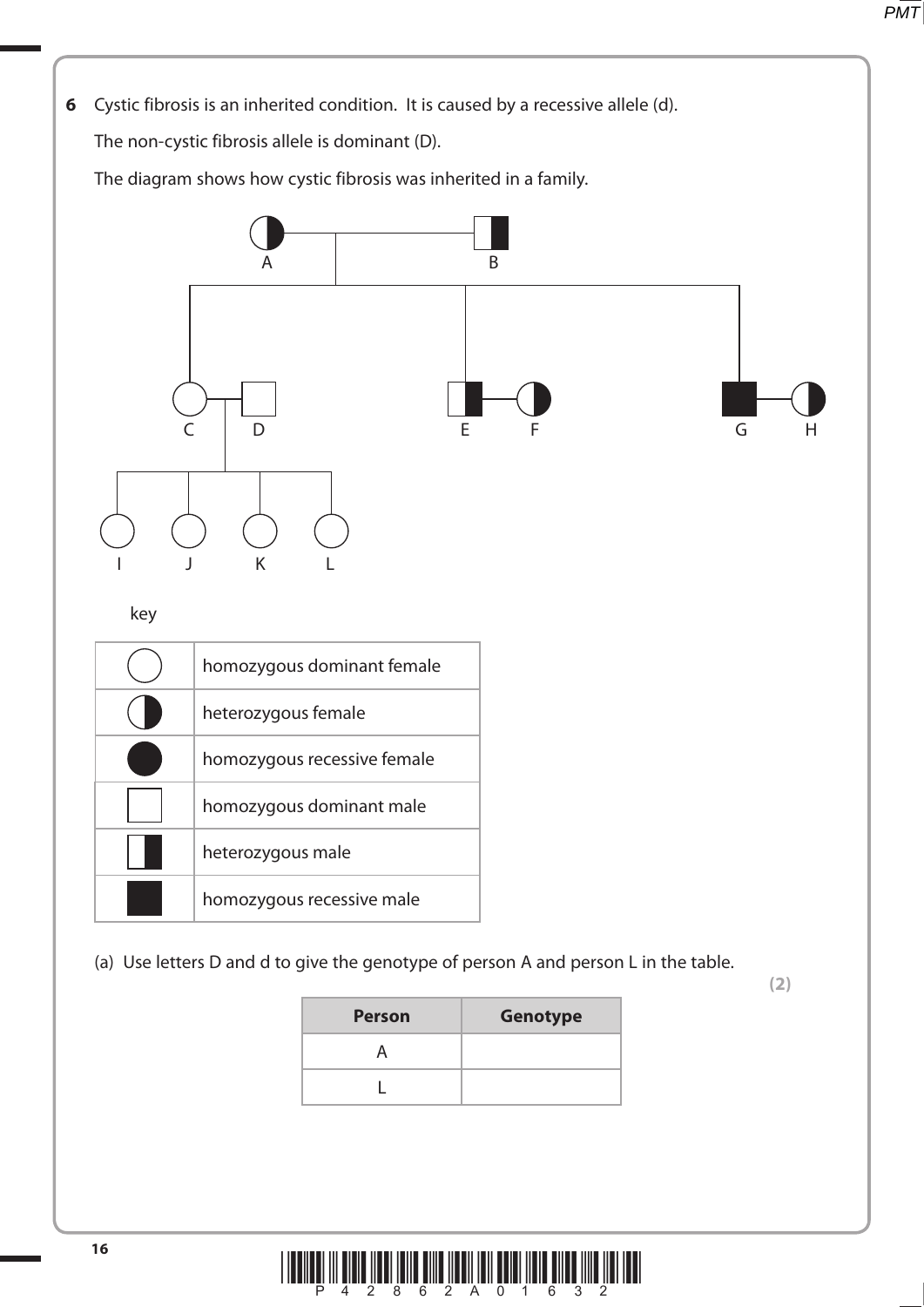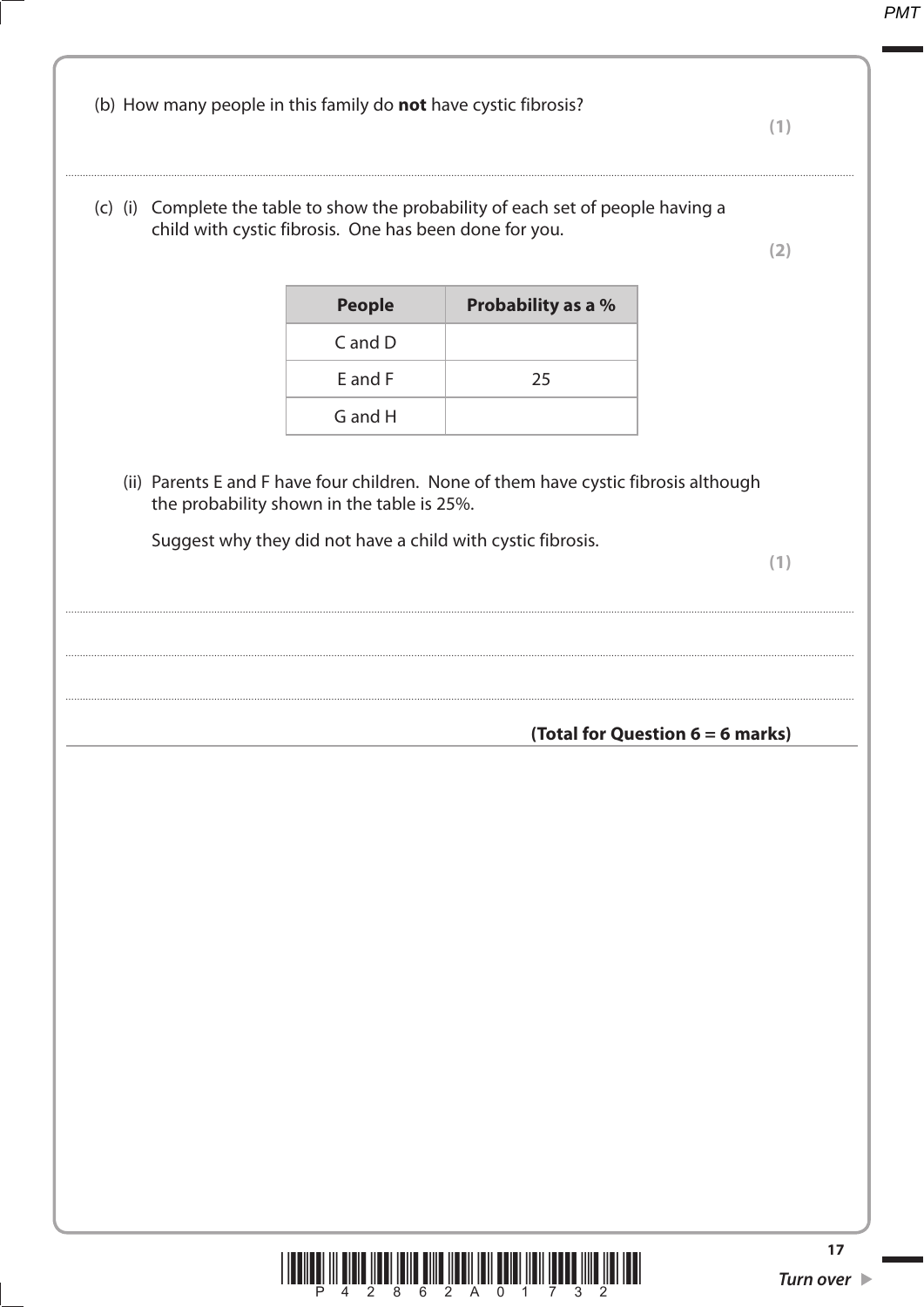**7** Aphids are insect pests. They feed on broad bean plants. The aphids can be controlled by lacewing larvae.



Photographer: Joaquim Alves Gaspar, May 2010

(a) Use this information to draw a food chain in the space below.

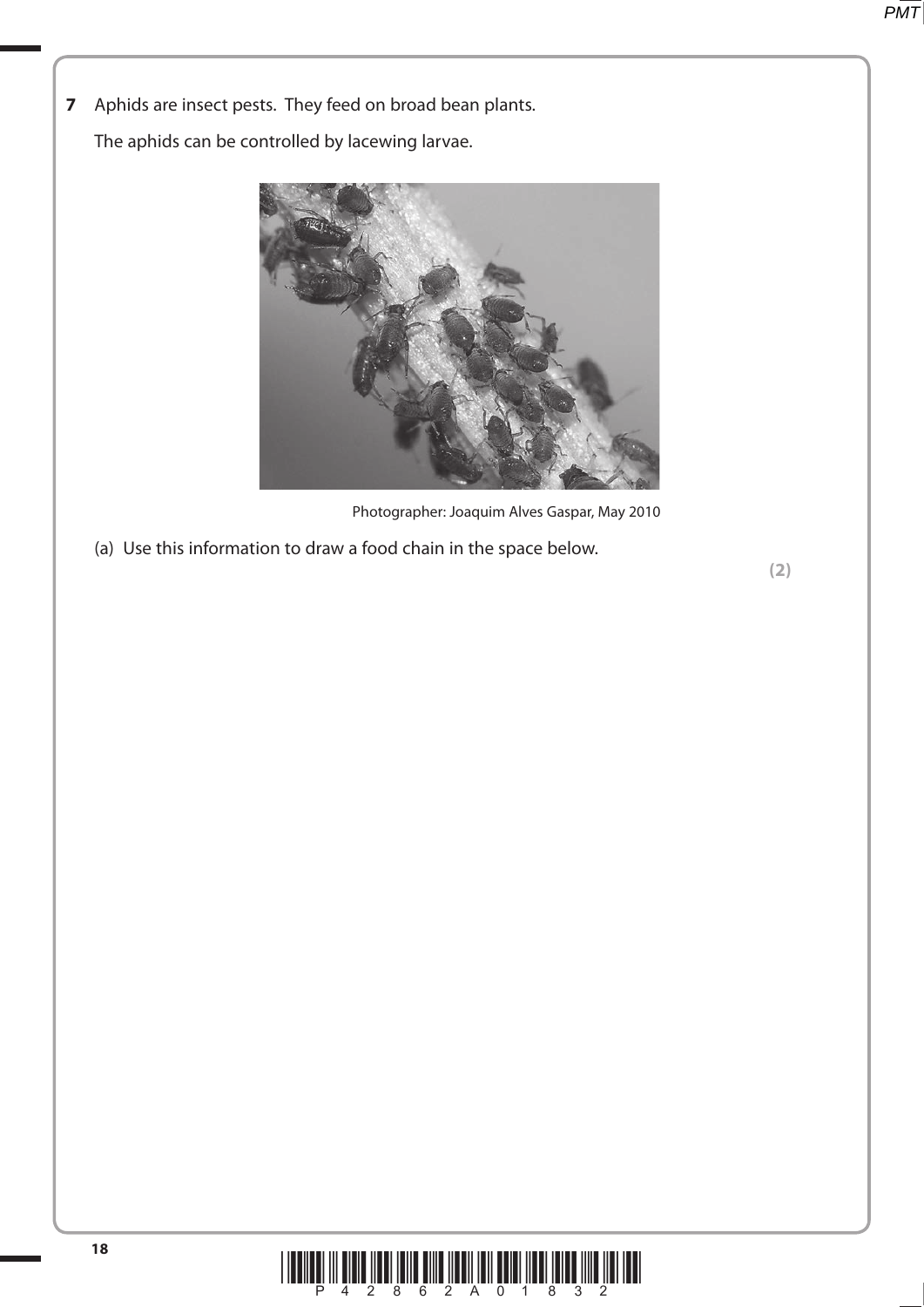(b) A student wanted to compare the ability of two different species of predator, lacewings and hoverflies, to control aphids. Lacewings were released, on day 0, into one field of broad beans (field X), and hoverflies were released into a different field of broad beans (field Y).

The table shows his results.

|             | <b>Field X</b>                           |           | <b>Field Y</b> |                                          |                |
|-------------|------------------------------------------|-----------|----------------|------------------------------------------|----------------|
| <b>Time</b> | <b>Number of individuals</b><br>per $m2$ |           | <b>Time</b>    | <b>Number of individuals</b><br>per $m2$ |                |
| in days     | aphids                                   | lacewings | in days        | aphids                                   | hoverflies     |
| $\mathbf 0$ | 762                                      | 22        | $\mathbf 0$    | 752                                      | 22             |
| 3           | 770                                      | 112       | 3              | 740                                      | 112            |
| 6           | 768                                      | 180       | 6              | 470                                      | 240            |
| 9           | 770                                      | 260       | 9              | 90                                       | 230            |
| 12          | 520                                      | 260       | 12             | $\overline{2}$                           | 120            |
| 15          | 30                                       | 255       | 15             | 40                                       | $\overline{0}$ |
| 18          | $\overline{0}$                           | 255       | 18             | 240                                      | 0              |

Use information in the table to answer the following questions.

 (i) Suggest two reasons why lacewings might be better predators to use to control aphids than hoverflies.

**(2)**

 $1 \quad \text{or} \quad \text{or} \quad \text{or} \quad \text{or} \quad \text{or} \quad \text{or} \quad \text{or} \quad \text{or} \quad \text{or} \quad \text{or} \quad \text{or} \quad \text{or} \quad \text{or} \quad \text{or} \quad \text{or} \quad \text{or} \quad \text{or} \quad \text{or} \quad \text{or} \quad \text{or} \quad \text{or} \quad \text{or} \quad \text{or} \quad \text{or} \quad \text{or} \quad \text{or} \quad \text{or} \quad \text{or} \quad \text{or} \quad \text{or} \quad \text{or} \quad$ 

- 2 ................................................................................................................................................................................................................................................................................
	- (ii) Suggest one reason why hoverflies might be better predators to use to control aphids than lacewings.

....................................................................................................................................................................................................................................................................................

....................................................................................................................................................................................................................................................................................

....................................................................................................................................................................................................................................................................................

**(1)**

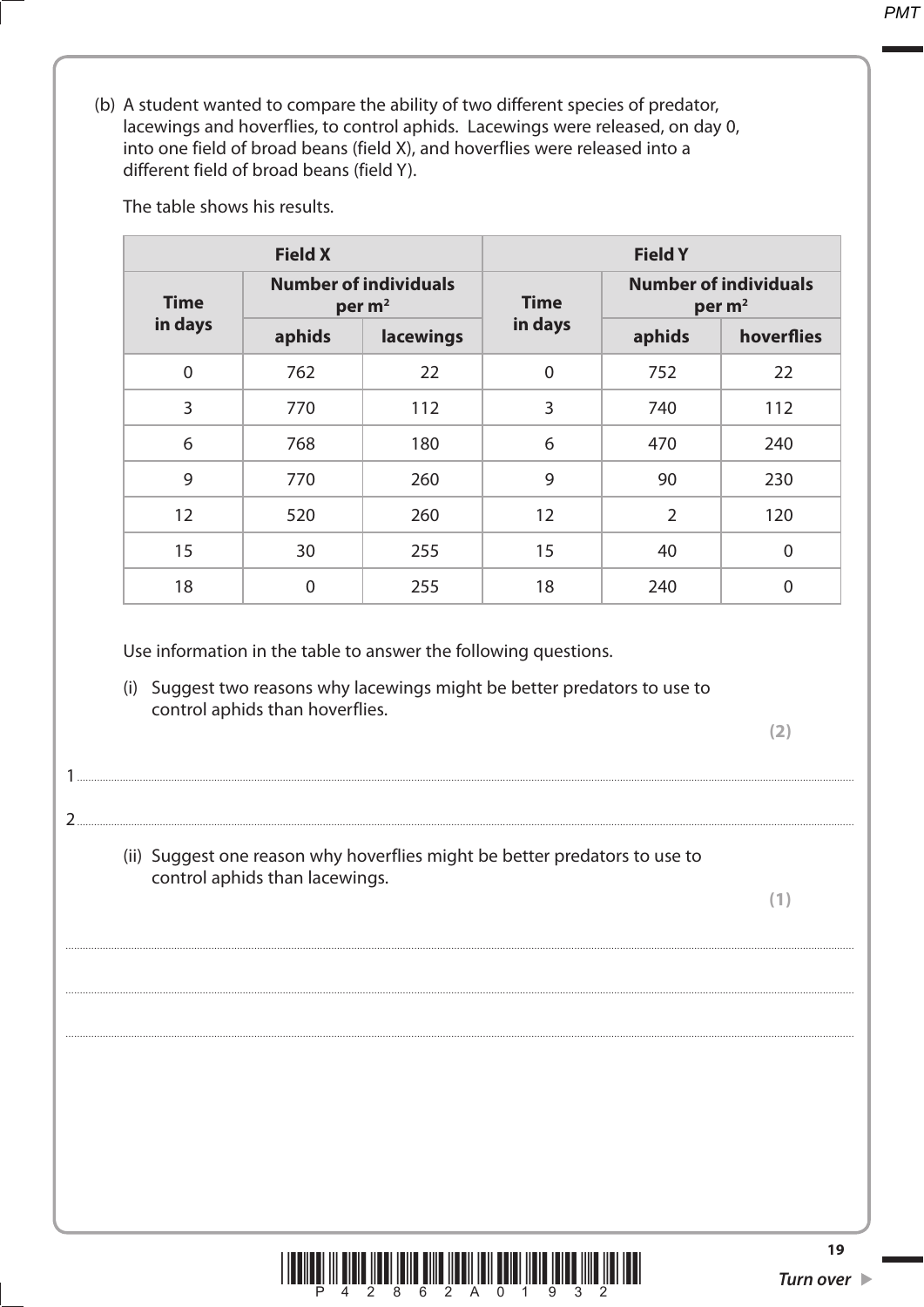(c) (i) Other than predation, name two biotic (living) factors that may affect aphid numbers.  $(2)$ (ii) Name two abiotic (non-living) factors that may affect aphid numbers.  $(2)$ (Total for Question 7 = 9 marks) 20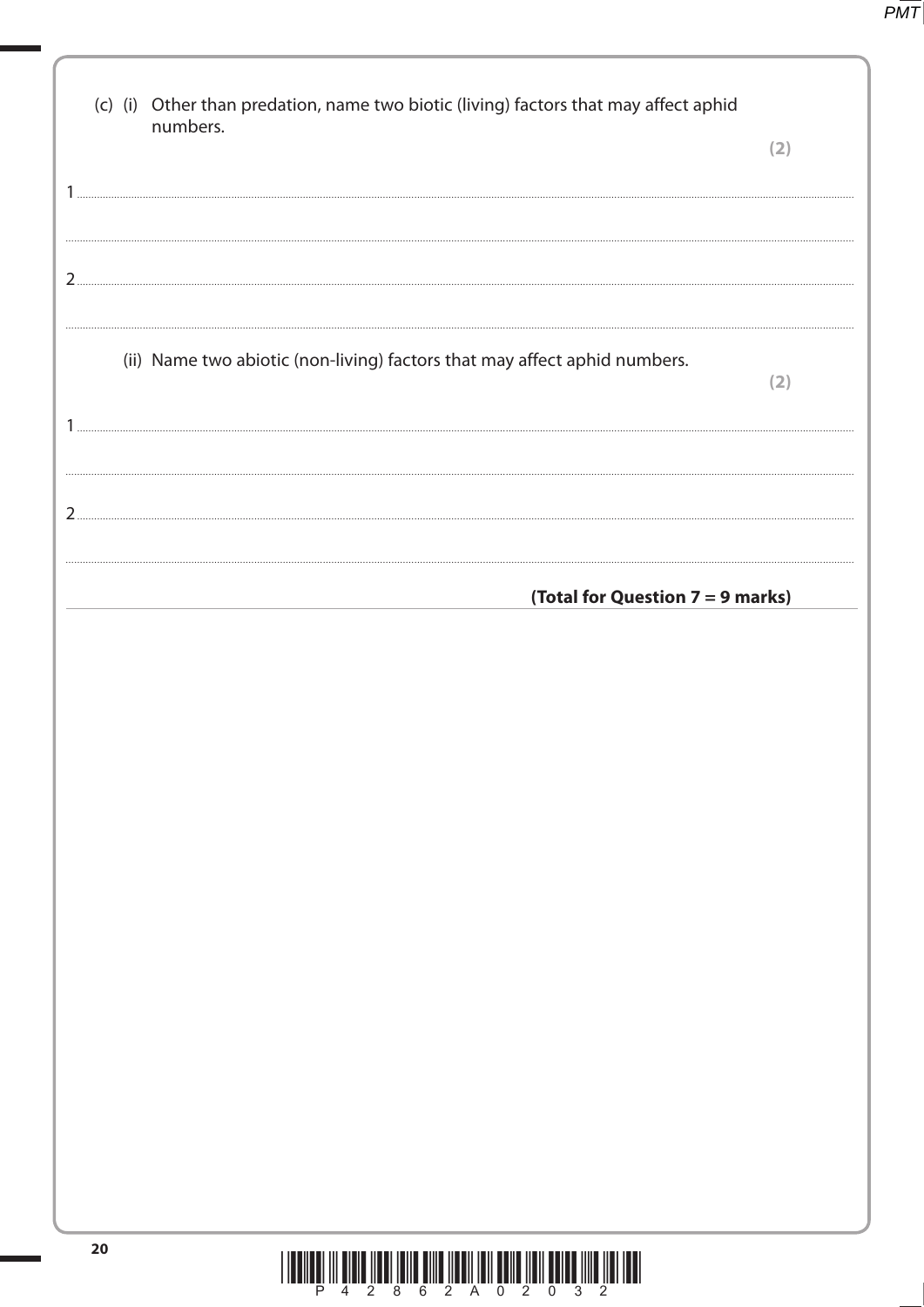|                                  | The passage describes cell division and reproduction in humans.<br>Complete the passage by writing a suitable word or words in each of the spaces. |                                  |  |  |
|----------------------------------|----------------------------------------------------------------------------------------------------------------------------------------------------|----------------------------------|--|--|
|                                  |                                                                                                                                                    |                                  |  |  |
|                                  |                                                                                                                                                    |                                  |  |  |
|                                  |                                                                                                                                                    |                                  |  |  |
|                                  |                                                                                                                                                    |                                  |  |  |
|                                  |                                                                                                                                                    |                                  |  |  |
|                                  |                                                                                                                                                    |                                  |  |  |
|                                  |                                                                                                                                                    |                                  |  |  |
|                                  |                                                                                                                                                    |                                  |  |  |
| which fertilisation takes place. |                                                                                                                                                    |                                  |  |  |
|                                  |                                                                                                                                                    | (Total for Question 8 = 8 marks) |  |  |
|                                  |                                                                                                                                                    |                                  |  |  |
|                                  |                                                                                                                                                    |                                  |  |  |
|                                  |                                                                                                                                                    |                                  |  |  |
|                                  |                                                                                                                                                    |                                  |  |  |
|                                  |                                                                                                                                                    |                                  |  |  |
|                                  |                                                                                                                                                    |                                  |  |  |
|                                  |                                                                                                                                                    |                                  |  |  |
|                                  |                                                                                                                                                    |                                  |  |  |
|                                  |                                                                                                                                                    |                                  |  |  |
|                                  |                                                                                                                                                    |                                  |  |  |
|                                  |                                                                                                                                                    |                                  |  |  |
|                                  |                                                                                                                                                    |                                  |  |  |
|                                  |                                                                                                                                                    |                                  |  |  |
|                                  |                                                                                                                                                    |                                  |  |  |
|                                  |                                                                                                                                                    |                                  |  |  |

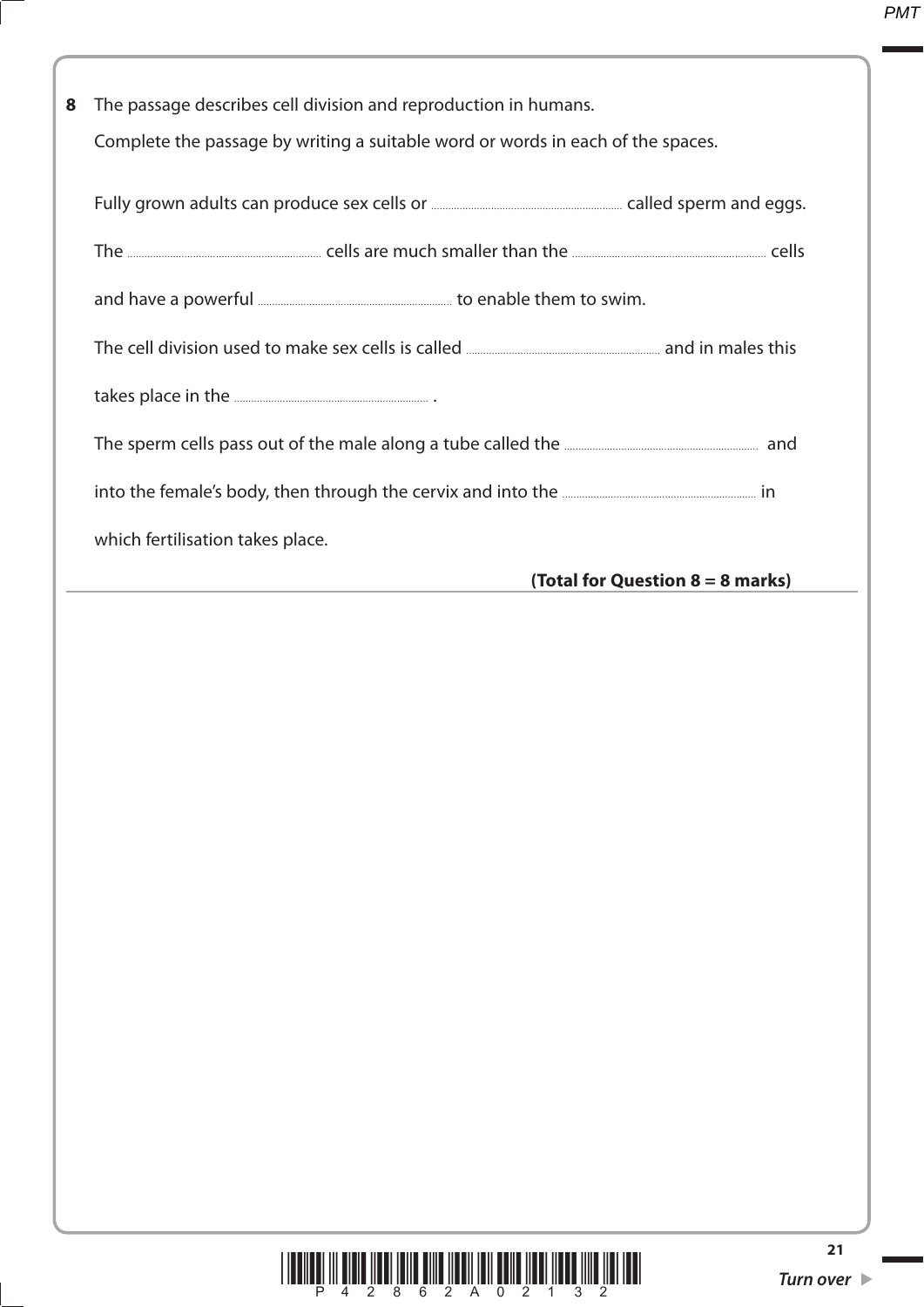| 9 |    | (a) Antibiotics are chemicals used to kill pathogens that cause infections.                                                   |     |
|---|----|-------------------------------------------------------------------------------------------------------------------------------|-----|
|   |    | (i) Name the type of organism that make antibiotics.                                                                          | (1) |
|   |    | (ii) Name the type of pathogen that is killed by antibiotics.                                                                 | (1) |
|   |    | (b) Some antibiotics are no longer effective in killing pathogens. Use your<br>knowledge of natural selection to explain why. | (5) |
|   |    |                                                                                                                               |     |
|   |    |                                                                                                                               |     |
|   |    |                                                                                                                               |     |
|   |    |                                                                                                                               |     |
|   |    | (Total for Question 9 = 7 marks)                                                                                              |     |
|   |    |                                                                                                                               |     |
|   |    |                                                                                                                               |     |
|   |    |                                                                                                                               |     |
|   | 22 |                                                                                                                               |     |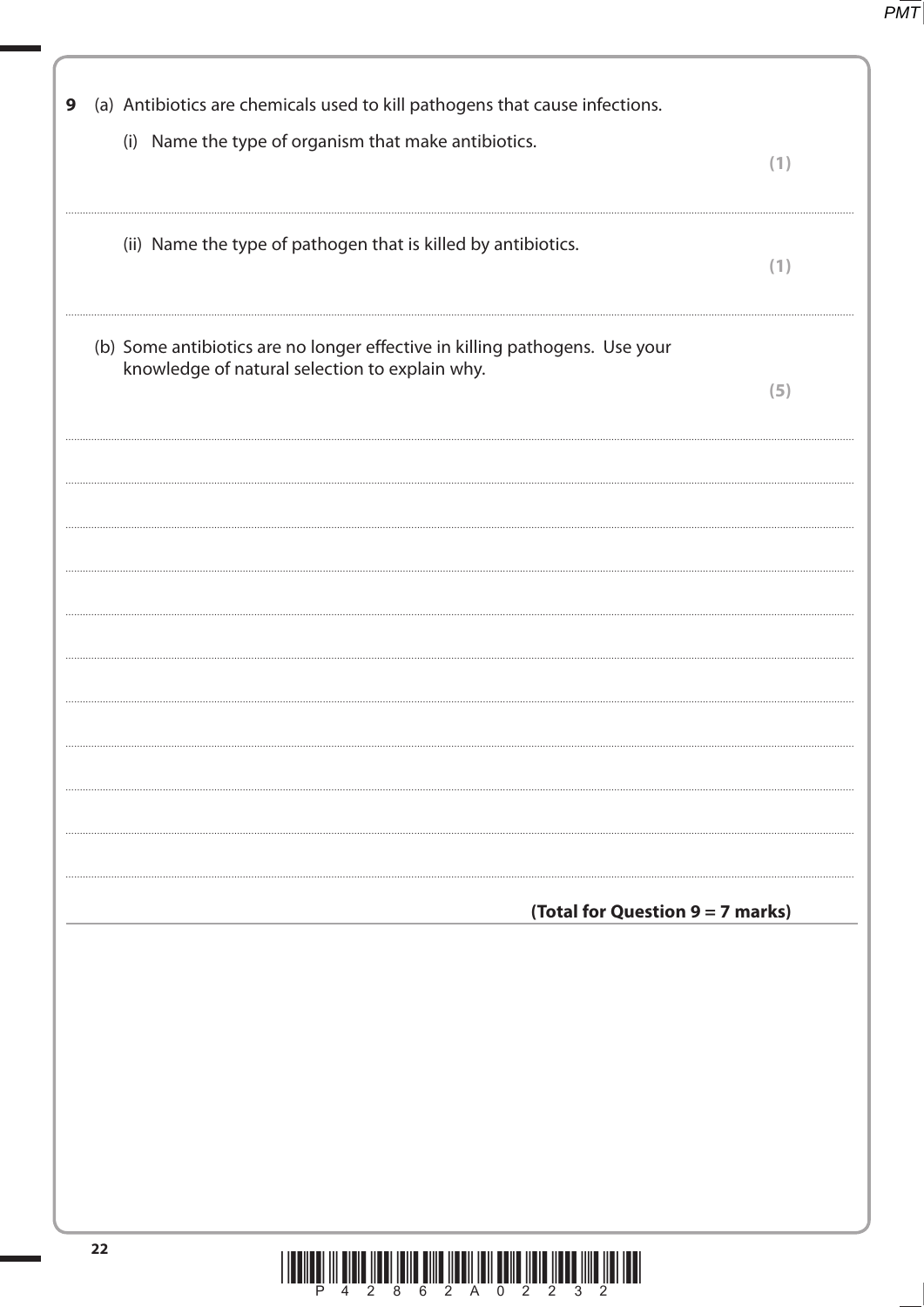

 $\frac{23}{4}$   $\frac{23}{4}$   $\frac{23}{2}$   $\frac{8}{6}$   $\frac{6}{2}$   $\frac{2}{A}$   $\frac{1}{0}$   $\frac{2}{2}$   $\frac{3}{3}$   $\frac{3}{2}$   $\frac{2}{2}$  *Turn over*  $\triangleright$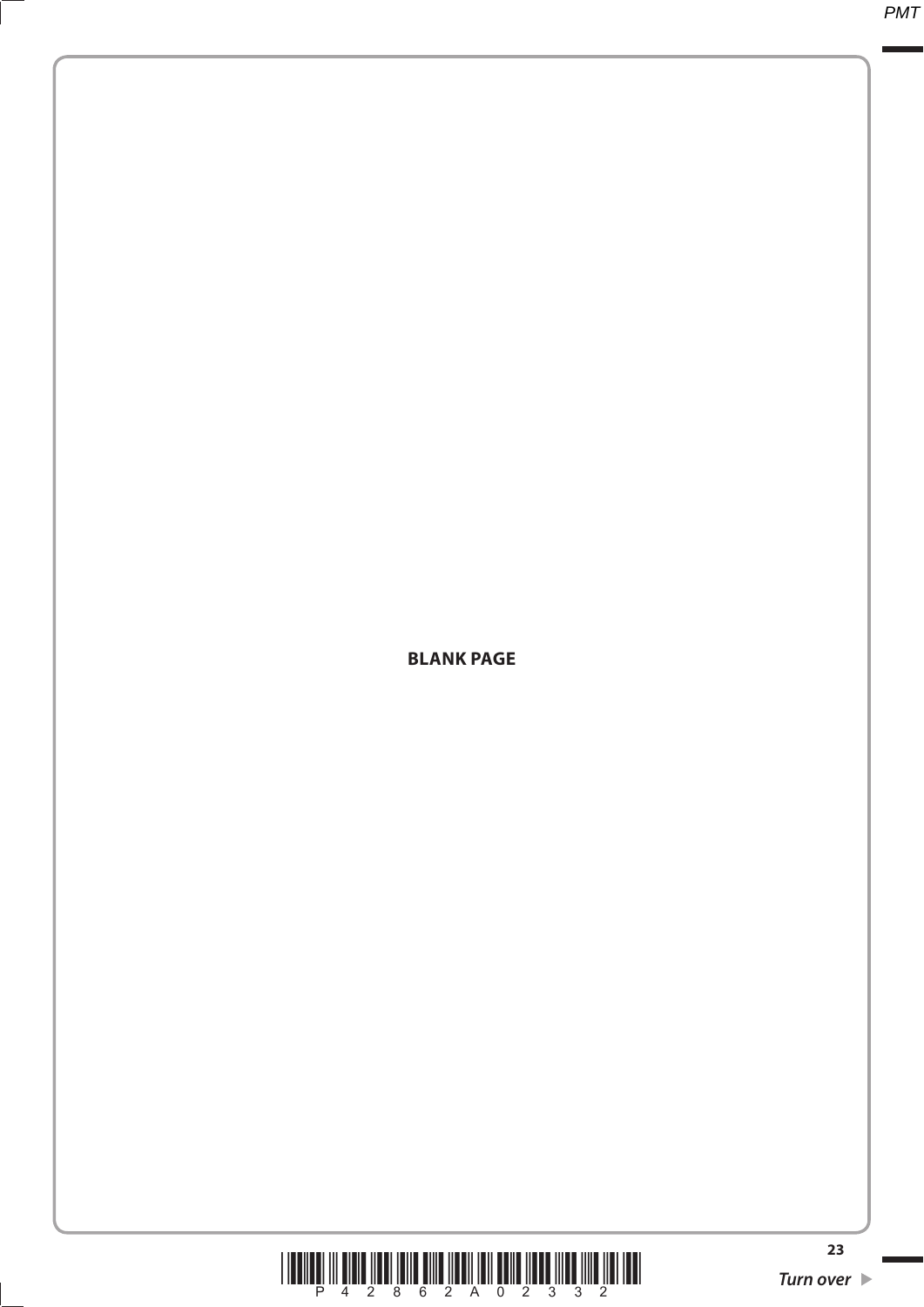| 10 A pyramid of numbers can be used to show the number of organisms at each trophic<br>level in an ecosystem. |     |
|---------------------------------------------------------------------------------------------------------------|-----|
| (a) Explain what is meant by the term trophic level.                                                          | (1) |
|                                                                                                               |     |
|                                                                                                               |     |
| (b) A scientist collected data from a local ecosystem.                                                        |     |
| Number of nettle plants = $300$                                                                               |     |
| Number of robins that feed on the caterpillars $= 20$                                                         |     |
| Number of caterpillars that feed on the nettles $= 200$                                                       |     |
| Number of hawks that feed on robins $= 2$                                                                     |     |
| Draw and label a pyramid of numbers for this data.                                                            |     |
|                                                                                                               | (3) |
|                                                                                                               |     |
|                                                                                                               |     |
|                                                                                                               |     |
|                                                                                                               |     |
|                                                                                                               |     |
|                                                                                                               |     |
|                                                                                                               |     |
|                                                                                                               |     |
|                                                                                                               |     |
|                                                                                                               |     |
|                                                                                                               |     |
|                                                                                                               |     |
|                                                                                                               |     |
|                                                                                                               |     |
|                                                                                                               |     |
|                                                                                                               |     |
|                                                                                                               |     |
|                                                                                                               |     |
|                                                                                                               |     |
|                                                                                                               |     |

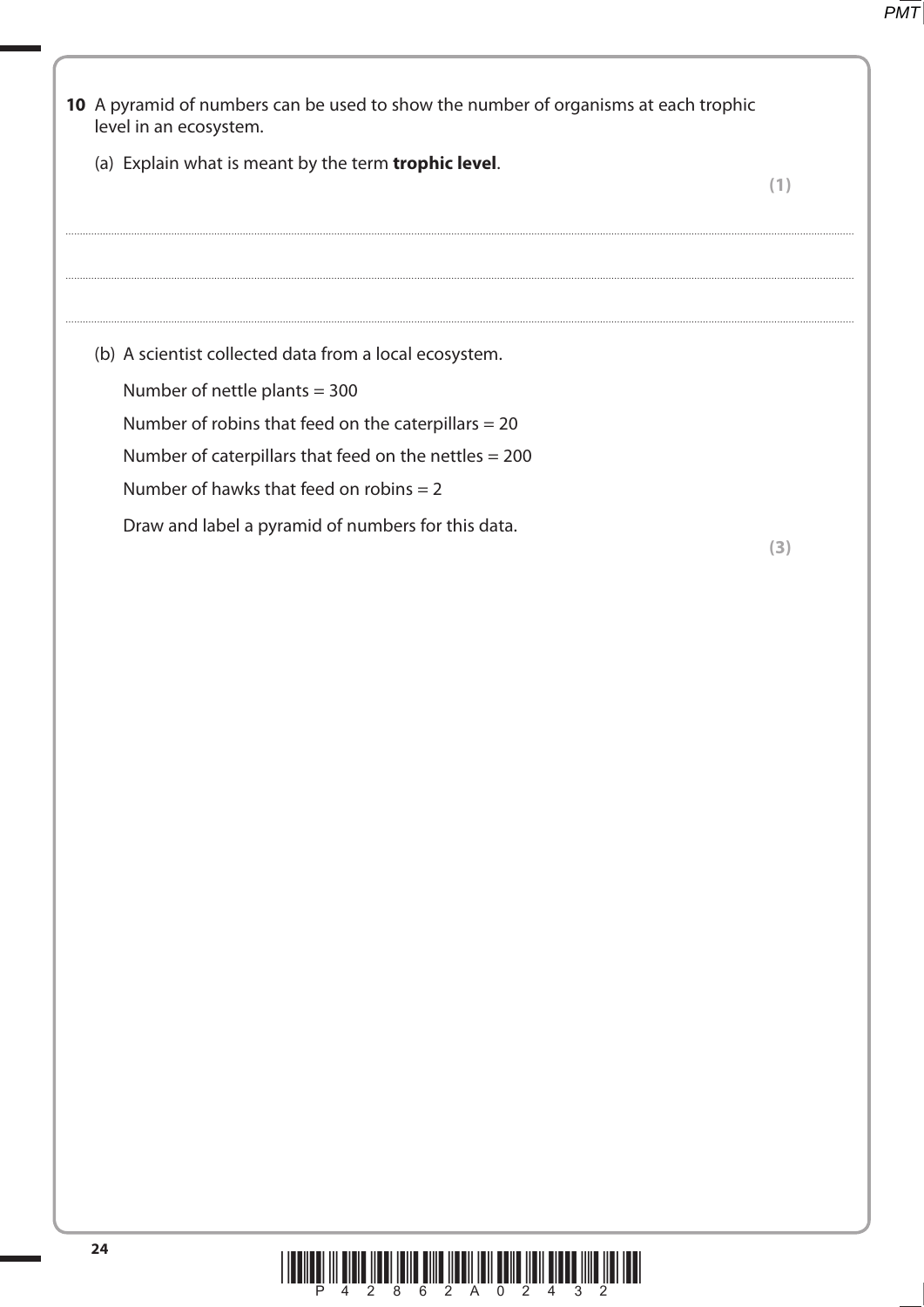| Suggest why the number of the caterpillars might be different during the winter.                          |     |
|-----------------------------------------------------------------------------------------------------------|-----|
|                                                                                                           | (2) |
|                                                                                                           |     |
|                                                                                                           |     |
|                                                                                                           |     |
| (d) The total mass of the organisms at each level in the pyramid decreases as you<br>move up the pyramid. |     |
| Explain why.                                                                                              |     |
|                                                                                                           | (4) |
|                                                                                                           |     |
|                                                                                                           |     |
|                                                                                                           |     |
|                                                                                                           |     |
|                                                                                                           |     |
|                                                                                                           |     |
|                                                                                                           |     |
|                                                                                                           |     |
| (Total for Question 10 = 10 marks)                                                                        |     |
|                                                                                                           |     |
|                                                                                                           |     |
|                                                                                                           |     |
|                                                                                                           |     |
|                                                                                                           |     |
|                                                                                                           |     |
|                                                                                                           |     |
|                                                                                                           |     |
|                                                                                                           |     |

1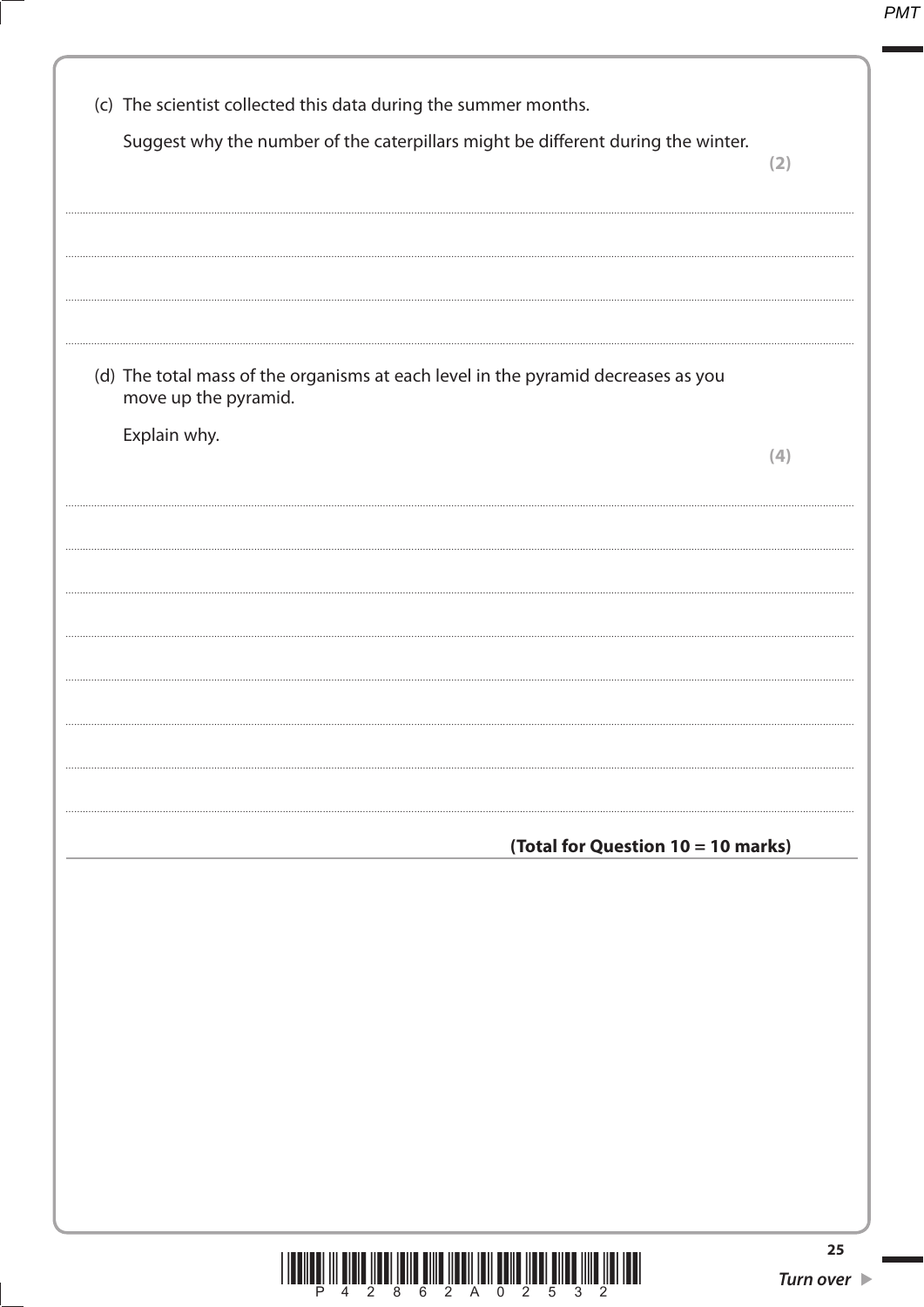

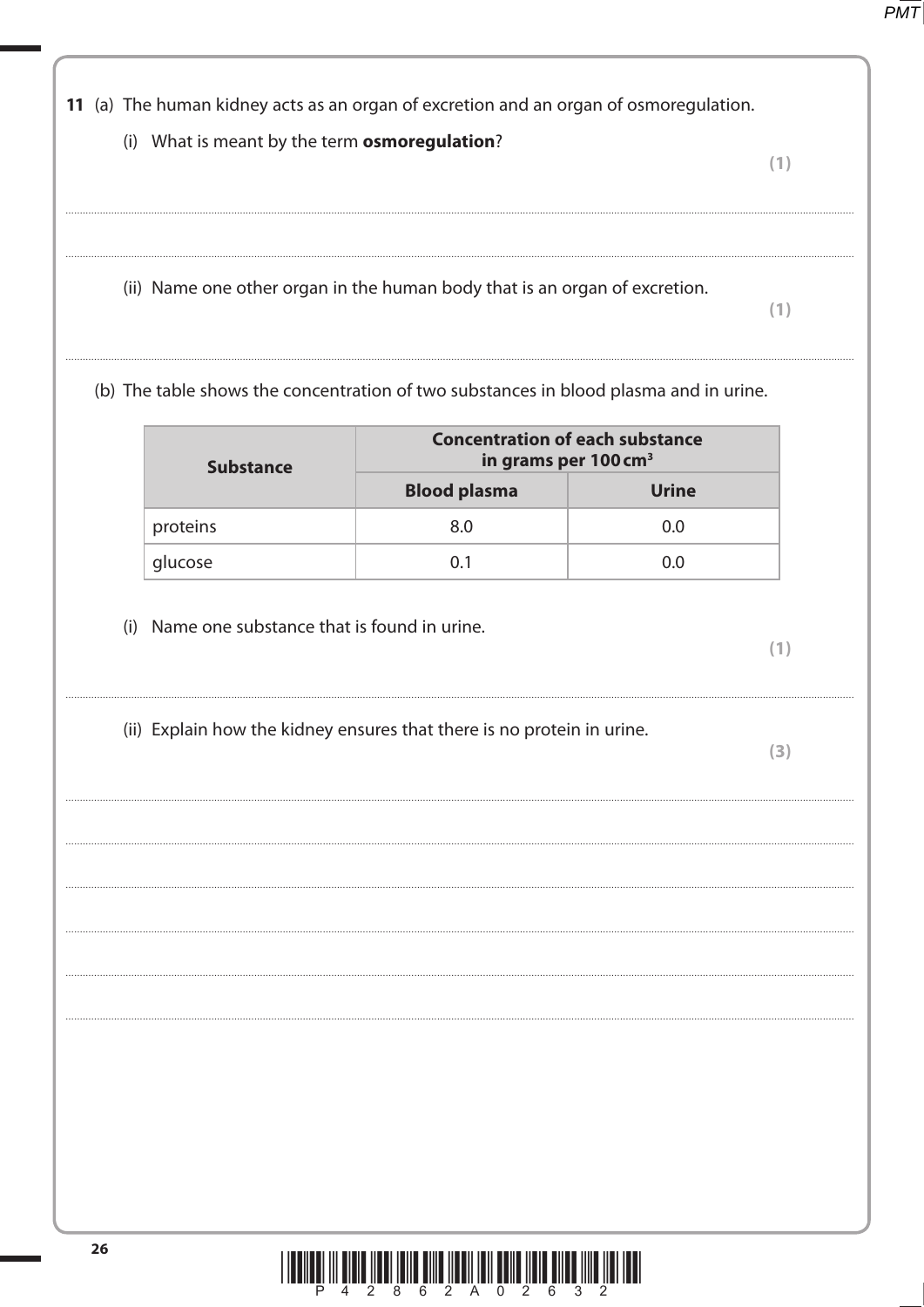| (iii) Explain why the body does not excrete glucose and how this is achieved by |                                 |
|---------------------------------------------------------------------------------|---------------------------------|
| the kidney.                                                                     | (3)                             |
|                                                                                 |                                 |
|                                                                                 |                                 |
|                                                                                 |                                 |
|                                                                                 |                                 |
|                                                                                 |                                 |
| (Total for Question 11 = 9 marks)                                               |                                 |
|                                                                                 |                                 |
|                                                                                 |                                 |
|                                                                                 |                                 |
|                                                                                 |                                 |
|                                                                                 |                                 |
|                                                                                 |                                 |
|                                                                                 |                                 |
|                                                                                 |                                 |
|                                                                                 |                                 |
|                                                                                 |                                 |
|                                                                                 |                                 |
|                                                                                 |                                 |
|                                                                                 |                                 |
|                                                                                 |                                 |
|                                                                                 |                                 |
|                                                                                 | 27                              |
|                                                                                 | Turn over $\blacktriangleright$ |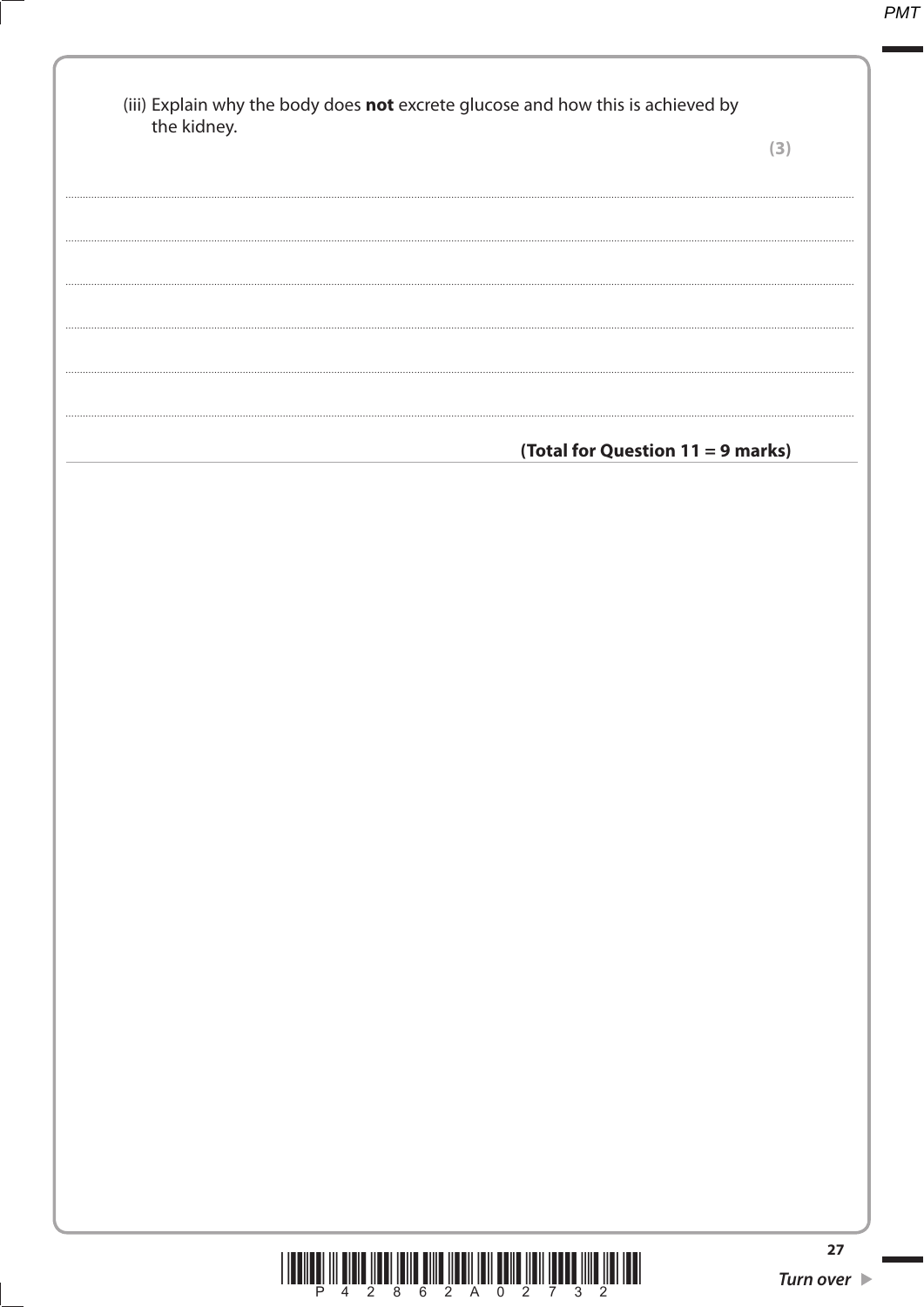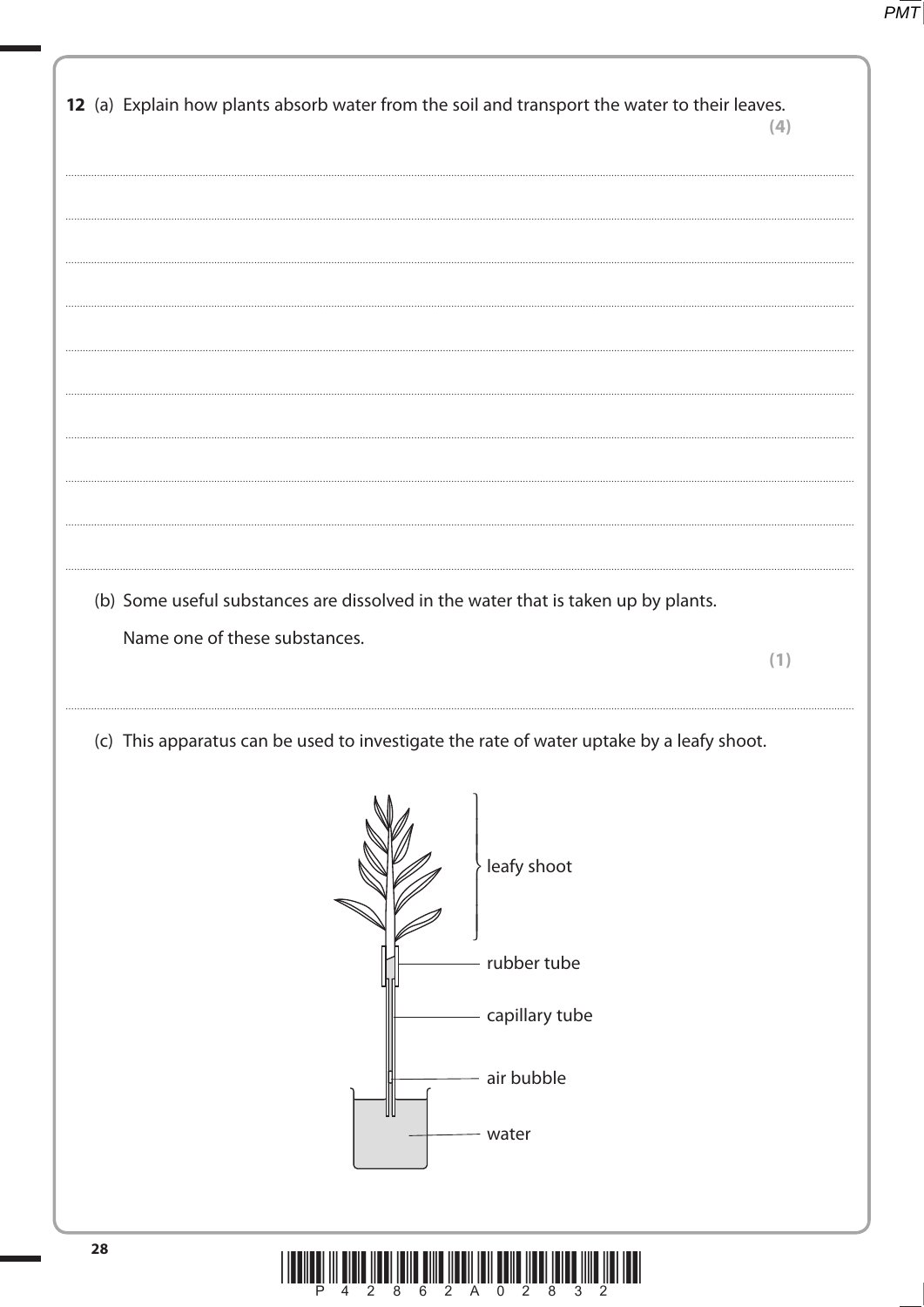| (i) Describe one precaution you would take when setting up this apparatus.                                                                                                                                                | (1) |
|---------------------------------------------------------------------------------------------------------------------------------------------------------------------------------------------------------------------------|-----|
| (ii) Give two environmental conditions you could vary in the laboratory when<br>investigating the rate of water uptake by a leafy shoot.<br>For each condition describe how you could obtain a range of different values. | (4) |
|                                                                                                                                                                                                                           |     |
|                                                                                                                                                                                                                           |     |
| (Total for Question 12 = 10 marks)                                                                                                                                                                                        |     |
|                                                                                                                                                                                                                           |     |

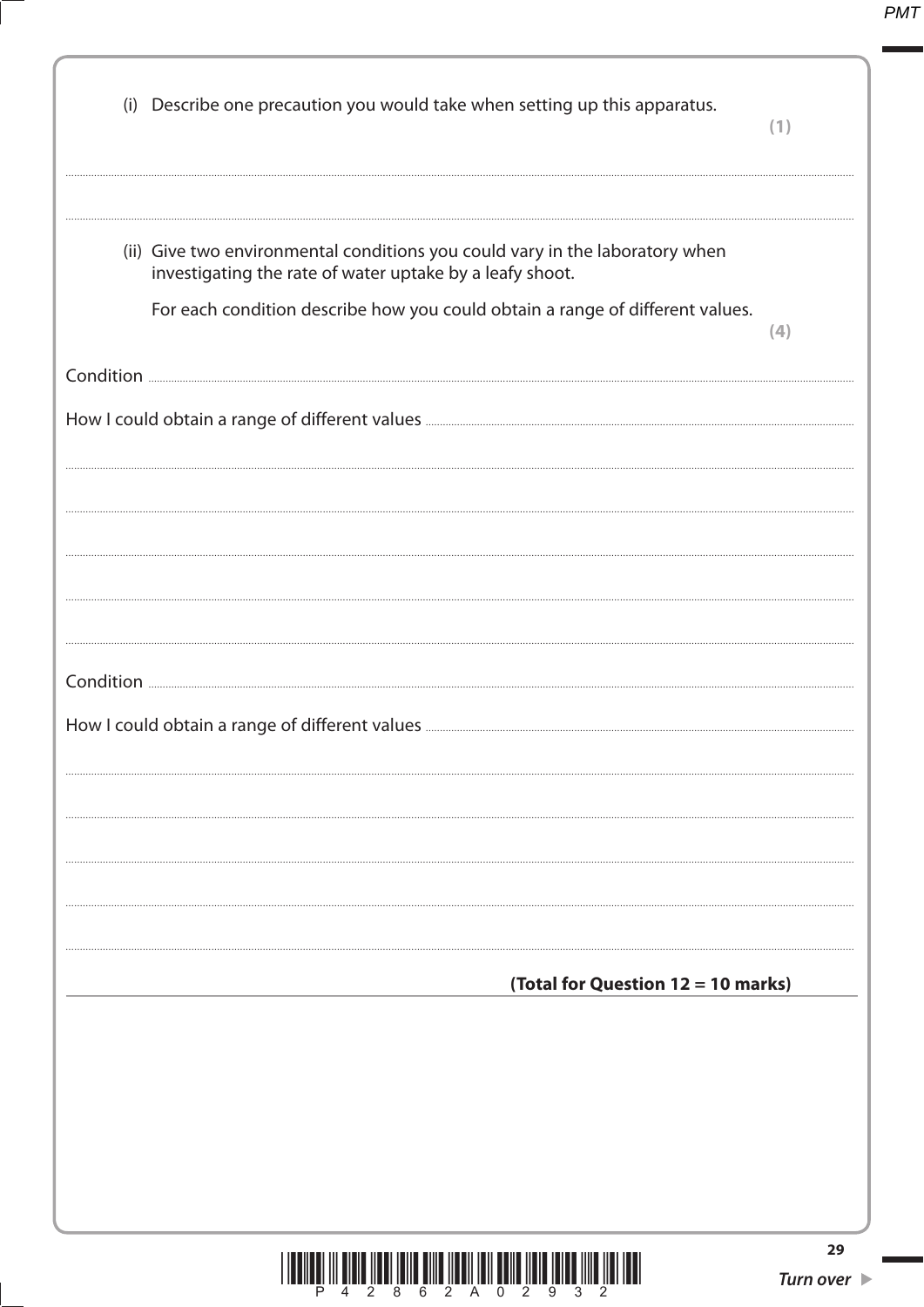|  | 13 Human insulin can be made by genetically modified bacteria.<br>(a) (i) Name the small circle of DNA that is genetically modified in bacteria. |  |
|--|--------------------------------------------------------------------------------------------------------------------------------------------------|--|
|  | (ii) Name two enzymes that are used to genetically modify the DNA of the bacteria.                                                               |  |
|  |                                                                                                                                                  |  |
|  |                                                                                                                                                  |  |